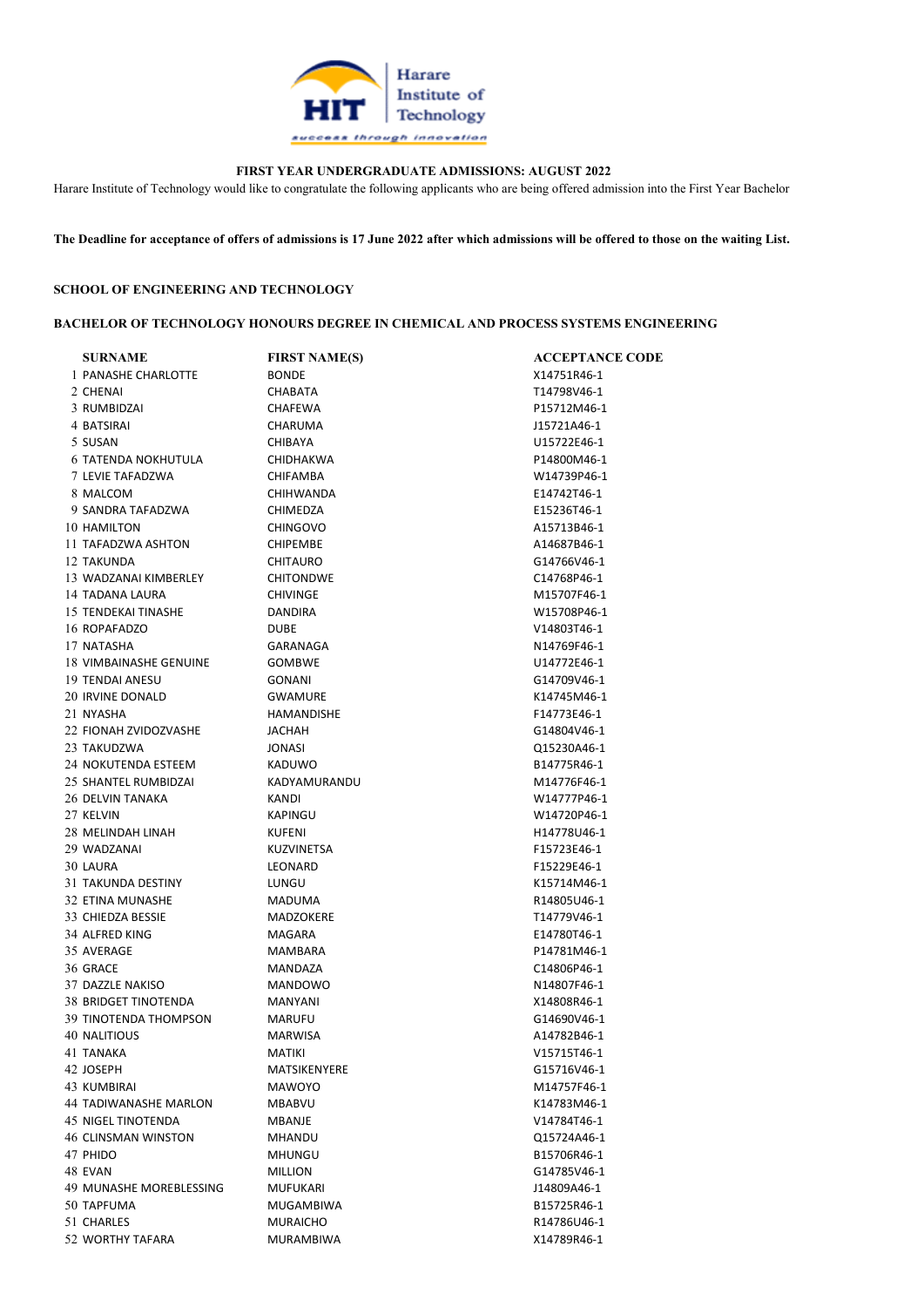| 53 CONNIE                        | <b>MUSHAYABVUDZI</b> | B15231R46-1 |
|----------------------------------|----------------------|-------------|
| 54 KUNDAI BLESSING               | <b>MUSINGARIMI</b>   | U15741E46-1 |
| 55 VALENTINE                     | <b>MUSVIPWA</b>      | F14754E46-1 |
| 56 PARDON TAFADZWA               | <b>MUSVOSVI</b>      | R15717U46-1 |
| 57 MUNYARADZI BONGANI            | <b>MUTASA</b>        | C15718P46-1 |
| 58 NIGEL                         | <b>MUTIMBA</b>       | R14748U46-1 |
| 59 LLOYD                         | <b>MUTSVANGA</b>     | F15742E46-1 |
| <b>60 BRIGHT EBENEZER</b>        | <b>MUTUBUKI</b>      | J14790A46-1 |
| 61 NICOLA MUNASHE                | <b>MWASHITA</b>      | U14791E46-1 |
| 62 RUNAKORWASHE CLARA            | <b>NGOCHA</b>        | U14810E46-1 |
| 63 MUDIKANI                      | <b>NYAMPILA</b>      | Q14793A46-1 |
| 64 EMELDAH FUNGAI                | <b>NYAPFUNGWE</b>    | N15719F46-1 |
| <b>65 TANAKA</b>                 | <b>NYATAWA</b>       | X15720R46-1 |
| 66 MELLANDA                      | <b>NYUKAYI</b>       | E14761T46-1 |
| 67 BIGBOY                        | RANGANAI             | Q15743A46-1 |
| <b>68 CHARITY TENDAI MARGRET</b> | <b>RUKWAVA</b>       | A14763B46-1 |
| 69 NIGEL                         | RWATIRERA            | B14794R46-1 |
| <b>70 NYASHA DAISY</b>           | SAKURINGWA           | C14749P46-1 |
| 71 TANATSWA                      | <b>SHAMBIRA</b>      | M14795F46-1 |
| 72 NATALIE                       | <b>SHUMBA</b>        | W14796P46-1 |
| 73 TINASHE                       | <b>TAENGWA</b>       | W15233P46-1 |
| <b>74 FORTUNE</b>                | <b>TAVARWISA</b>     | H15234U46-1 |
| 75 ANNAH TADIWANASHE             | <b>TAYINGA</b>       | A14706B46-1 |
| 76 TATENDA                       | <b>WILSON</b>        | Q14755A46-1 |
| <b>77 TARCISOUS</b>              | ZINYAMA              | P15237M46-1 |
| <b>78 SHEPHERD</b>               | ZOROUNYE             | E15711T46-1 |
| 79 ISAAC TINOTENDA               | ZVINAVASHE           | K14764M46-1 |

## BACHELOR OF TECHNOLOGY HONOURS DEGREE IN ELECTRONIC ENGINEERING

| <b>SURNAME</b>              | <b>FIRST NAME(S)</b> | <b>ACCEPTANCE CODE</b> |
|-----------------------------|----------------------|------------------------|
| 1 TRISHA                    | <b>BHUNU</b>         | Q15261P60-1            |
| 2 NYASHA PRINCE             | <b>CHAPOTERERA</b>   | H15696R60-1            |
| 3 TINOTENDA                 | CHARADZA             | H15126R60-1            |
| 4 KIMBERLY MAKANAKA         | <b>CHARI</b>         | U15110A60-1            |
| 5 OWEN KUDAKWASHE           | <b>CHIDEMO</b>       | K15114V60-1            |
| <b>6 DOESNTMATTER</b>       | <b>CHIGUBU</b>       | J15044P60-1            |
| 7 RUTENDO ANAMARY           | <b>CHIKOORE</b>      | A16055B60-1            |
| 8 TINOTENDA                 | <b>CHIKWANGWANI</b>  | T15059E60-1            |
| 9 CARSTEN TINOTENDA         | <b>CHIMBIDZI</b>     | X16213T60-1            |
| <b>10 SHADRECK</b>          | <b>CHIMBOZA</b>      | U15072A60-1            |
| 11 DALE TAKUNDA             | <b>CHIMOTO</b>       | Q15052P60-1            |
| 12 EMMANUEL                 | <b>CHIMUPANJE</b>    | M15089M60-1            |
| 13 TAFARA                   | <b>CHINAVAMWE</b>    | M16058M60-1            |
| <b>14 VENTOL TINASHE</b>    | <b>CHINDENGA</b>     | C15074U60-1            |
| 15 WADZANAI GRACIOUS        | <b>CHIOTA</b>        | G15075E60-1            |
| 16 TINOTENDA                | <b>CHIRINDA</b>      | G16215E60-1            |
| 17 RUNGANO WILL             | <b>CHORUMA</b>       | U15053A60-1            |
| 18 TAKUDZWA BERNARD         | <b>DAFTER</b>        | P16198V60-1            |
| 19 LLOYD TAFARA             | <b>DANDA</b>         | C15093U60-1            |
| 20 CHIEDZA PETRONELLA       | <b>DURI</b>          | B15061T60-1            |
| 21 VIMBAINASHE              | FEREMENGA            | Q15698P60-1            |
| 22 OBERT                    | GANGA                | G15094E60-1            |
| 23 BLESSING T               | <b>GATSI</b>         | E16056F60-1            |
| 24 MAXWELL ANESU            | <b>GOVERA</b>        | K15095V60-1            |
| 25 VIMBAINASHE              | <b>GURAI</b>         | P15115V60-1            |
| 26 TINOTENDA                | <b>GUVAKUMWE</b>     | T15116E60-1            |
| 27 FARAI                    | <b>HADZIRABWI</b>    | J16051P60-1            |
| 28 RALPH LLEYTON            | <b>KASHIRI</b>       | A15086B60-1            |
| 29 TAKOMBORERWA             | KAZAMULA             | W15117U60-1            |
| <b>30 PATIENCE</b>          | <b>KOMBORAI</b>      | B15118T60-1            |
| 31 VICTOR SIMBARASHE        | <b>KUPFUMA</b>       | F15062A60-1            |
| 32 HEPHZIBAR                | <b>MACHINGAUTA</b>   | A15124B60-1            |
| 33 TALENT                   | <b>MACHONGWE</b>     | E15695F60-1            |
| 34 CHAPLIN                  | MAERESERA            | M15697M60-1            |
| 35 MICHAEL I                | <b>MAGWATI</b>       | C15264U60-1            |
| <b>36 TINEVIMBO SEAN</b>    | <b>MAIDZA</b>        | G15113E60-1            |
| 37 TADIWANASHE JOYLYNE      | <b>MAKONA</b>        | F15119A60-1            |
| <b>38 TADIWANASHE ROBIN</b> | <b>MANDARA</b>       | V15256F60-1            |
| <b>39 TANAKA BRIGHTON</b>   | MANDEBVU             | C15112U60-1            |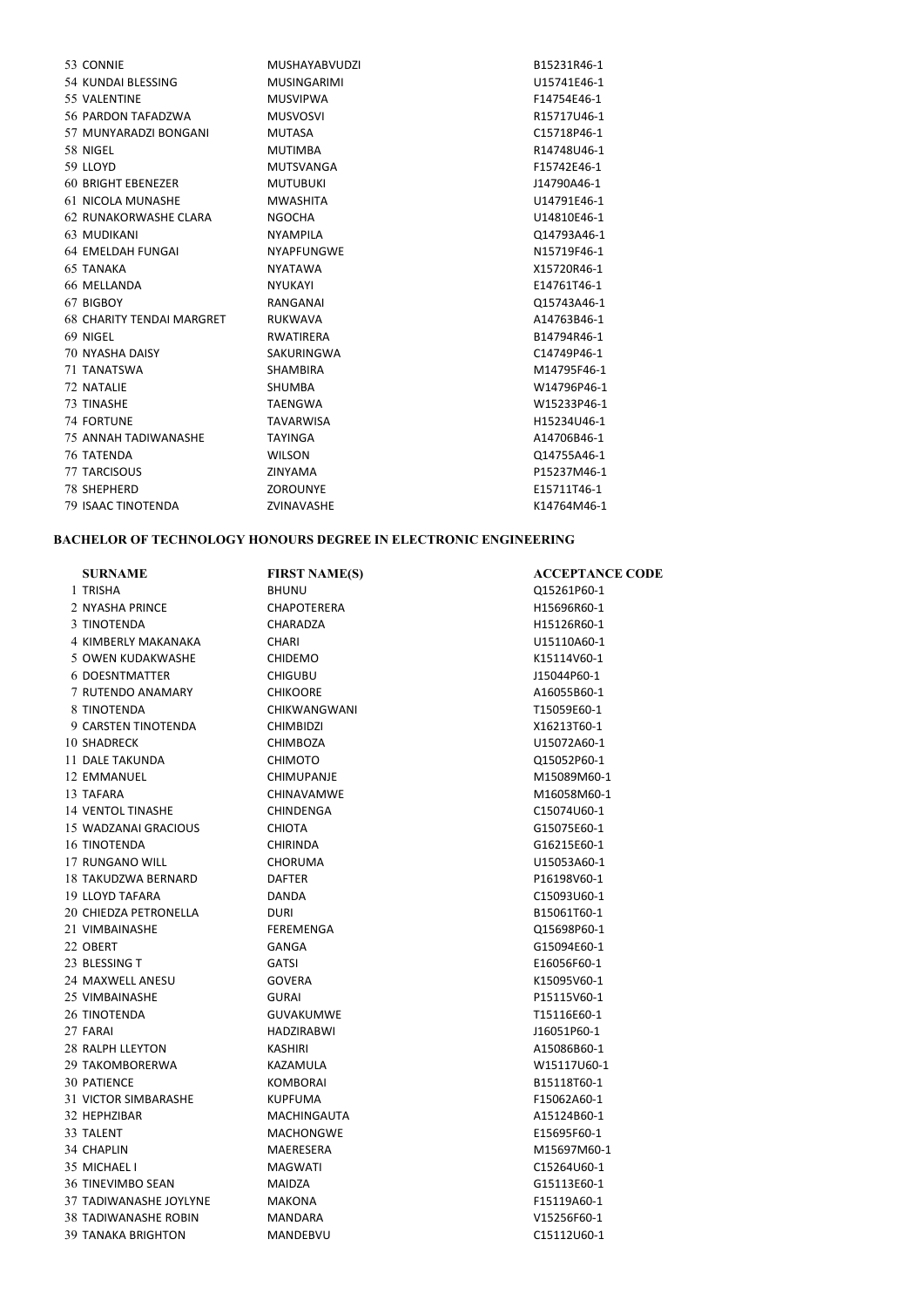VINCENT MARABOWA J15120P60-1 TENDAI MARINGE K15076V60-1 DAVIDZO MAROZVA M15127M60-1 TADIWANASHE MASHONGWA X15054T60-1 ZORODZAI T MASIMBA R16053R60-1 ASHLEE KUDZAI MASOKA T15097E60-1 MUNASHE KEITH MATAMBANADZO P15077V60-1 TINASHE MATURURE W15098U60-1 49 TAFADZWA TRYMORE MATURURE MATURURE NIG261M60-1 PERCY MAWODZA N15121M60-1 JOHNSON TAWANDA MHLANGA C15055U60-1 TINAYE MHUFA F15100A60-1 AESIZ MUCHAWAYA U15699A60-1 KUDZAISHE MUGADZA T15078E60-1 55 WORSHIP LIVINGSTONE MUGOMEZA JUSTO 215101P60-1 TANAKA MUKWASHI H16057R60-1 TINASHE TREVOR MUNJOMA G15056E60-1 FORTUNE TONDERAI MUPETA W15079U60-1 SIMBARASHE KENNEDY MUSAPIRA J15063P60-1 FITZROEY TINASHE MUTAMBIRWA R15122R60-1 SAMSON TADIWANASHE MUTUKUDZI N15102M60-1 SHUNGU MUTUMHA B15080T60-1 TINARWO MUTWIRA R15103R60-1 MASIMBA RODNEY MUZAH N15064M60-1 TENDAI MUZUKA N16223M60-1 MUKUDZEI MUZVIMWE V15104F60-1 DAVID MVUMIRA A15105B60-1 ANESU RONARLD NCUBE F15043A60-1 EVELYN NEMATIYERE V16225F60-1 TADIWA NGANDU V16054F60-1 LESHIBIYONZI NHAMO F15081A60-1 ATIPAISHE NYAMHURI E15087F60-1 IAN BEZZEL NYAMUTSWA E15106F60-1 TAFADZWA NYIKA Q16059P60-1 GAMUCHIRAI PADZIRI X15092T60-1 MARCHFORD PFIDZE Q15033P60-1 ASHLEIGH-CORE RUTAVI J15082P60-1 TSITSI KUDAKWASHE RUWENDE N15083M60-1 BRANDON SAIZI H15107R60-1 MUNYARADZI SARUCHERA V15066F60-1 81 TAONASHE SHADRICK SHADRICK R15065R60-1 82 TENDAI NETARIRO SHOKO SHOKO R15255R60-1 83 LESLEY TEEDZAI TEEDZAI N16052M60-1 EVELYN CHENGETO TEKENENDE Q15128P60-1 SEAN TOKONYAI X15073T60-1 PATIENCE ZENYA E15125F60-1 SIMBARASHE BIBAS ZIMOWA K15038V60-1 FREEMAN ZULU V15123F60-1

DANIEL MANGWANYA R15084R60-1

#### BACHELOR OF TECHNOLOGY HONOURS DEGREE IN INDUSTRIAL AND MANUFACTURING ENGINEERING

| <b>SURNAME</b>            | <b>FIRST NAME(S)</b> | <b>ACCEPTANCE CODE</b> |
|---------------------------|----------------------|------------------------|
| 1 MARTIN DALITSO          | <b>BANDA</b>         | A15181B48-1            |
| 2 TINOTENDAISHE           | <b>BUMIRA</b>        | A16245B48-1            |
| 3 PROGRESS                | <b>CHAPFUWA</b>      | F15569T48-1            |
| 4 MUNASHE SHUMBAHURU      | <b>CHIFURE</b>       | Q15186F48-1            |
| 5 BEVERLY CHARLOTE        | <b>CHIKOORE</b>      | P15146U48-1            |
| 6 GODFREY MAZUVAAWANDA    | <b>CHIKUDO</b>       | A15580B48-1            |
| 7 WESLEY                  | <b>CHINYAMA</b>      | T15570R48-1            |
| 8 TSITSI TINOPONA         | <b>CHINYERERE</b>    | M15636P48-1            |
| 9 MOFFAT                  | <b>CHIONA</b>        | E15187A48-1            |
| 10 TINOMUTENDA BRUNO      | <b>CHIRENJE</b>      | C15147M48-1            |
| 11 ANESU ANOLD            | CHITANDO             | B16247E48-1            |
| 12 LEE ELOI               | <b>CHUMA</b>         | G15191R48-1            |
| 13 NATHANIEL              | <b>DZINGIRA</b>      | U15192T48-1            |
| 14 HUTCHINS HUBERT        | <b>FOTSHO</b>        | X15578E48-1            |
| 15 TAKUDZWA RYANE DENFORD | GAMBARA              | A15162B48-1            |
| 16 LORRAINE               | <b>GONDO</b>         | P15222U48-1            |
| 17 SIMBARASHE             | <b>JONASI</b>        | A15143B48-1            |
|                           |                      |                        |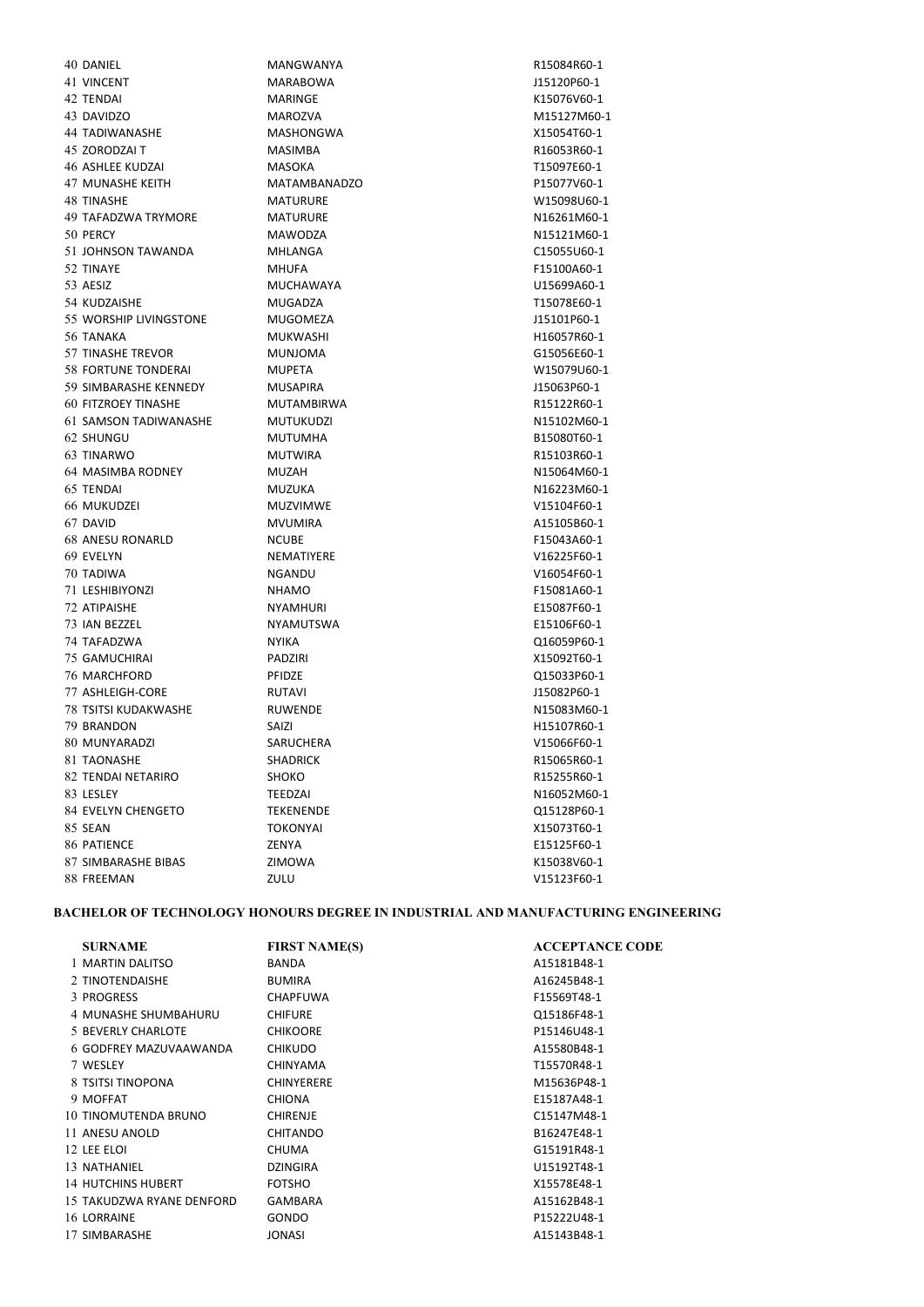ELIZABETH T JONGORORO V15194A48-1 NYASHA KABWE B15164E48-1 20 ADOLF KAJESE KAJESE H15155V48-1 TRISH POLITE KARUMA P15165U48-1 VANESSA LABIANA K15159U48-1 RYAN COLLINS MACHARAGA X15198E48-1 SHARON RUMBIDZAI MACHIRI C15166M48-1 25 WATSON TAMUKA **MADAMOMBE** A15200B48-1 RUTENDO NAZLIE MADAURE R15625V48-1 TANATSWA MADZORERA N15144P48-1 SPHIWE BENVINDAH MAHOHOMA R15226V48-1 HAROLD TAKUDZWA MAISIRI G15609R48-1 NYASHA MAKANYIRE Q15148F48-1 31 ADONIS TANA MAKOPE MAKOPE C15204M48-1 TADIWA VICTOR MANGOZHO H15573V48-1 PRIDE MANYOWA P15602U48-1 FAITH MAPONDE F15227T48-1 TIMOTHY MAPUNGWANA Q16250F48-1 NIGEL DOBA MARUFU M15161P48-1 TAPIWANASHE SYDNEY MASAWI X15141E48-1 KUNDAI SIMBISO MASAWI M15142P48-1 LEEROY LAWRENCE MASUKUME V15156A48-1 NICOLE KELVIN MASVOSVA F16253T48-1 TAFADZWA TRYMORE MATURURE R15606V48-1 TAPIWANASHE MAUSHE Q15205F48-1 43 JOSEPH BRIAN MAWODZEKA J15157F48-1 KIMBERLEY MAYENDESA T15152R48-1 TINOMUDAISHE MAZARURA M15579P48-1 TAURAI ENOCK MHAKURE G16255R48-1 FAITH LISA MHLANGA F14695T48-1 TAPIWA MUCHEKE E15168A48-1 MAXGAELEN MUCHENA H15630V48-1 MUNASHE AARON MUDZIMWA U16256T48-1 CLETOS ANESU MUHOVO K15634U48-1 52 EDWIN LEEROY MUKAFA MUKAFA H16257V48-1 STRIVE MUKUNGWA E15149A48-1 ALGAR MUPFURURI H15592V48-1 MUTSAWASHE MUPUNGA V15574A48-1 MOREBLESSING JAMES MUSHAYABASA G15153R48-1 SHAUN TADIWA MUSVOSVI F14676T48-1 SIMUKAI MUTAMBA E15206A48-1 CHRISTIAN TASHINGA MUTAMBA V16258A48-1 TIMOTHY MUTANDA R15207V48-1 TANYARADZWA MUTUMBAMI J15575F48-1 ISHEANESU MUUSHA F15208T48-1 TAFADZWA GEORGE MUVINDI J16259F48-1 LEO MUWISA U15154T48-1 THOMAS JUNIOR MUZA R15169V48-1 MTHABISI NDHLOVU T15171R48-1 RODRICK NDHLOVU V15612A48-1 VIMBAINASHE NGULUBE T15209R48-1 ISHUMAEL NHAMBIRWA J15594F48-1 TADIWANASHE BONGANI VALENTINENYAKOTYO X15635E48-1 DEON ANESU NYAMAREBVU X15160E48-1 TARIRO NISHA NYARUNI U15211T48-1 NYASHA JOSHUA NYATHI R15150V48-1 ELVIS RURAMAI NYATSINE W15158M48-1 TAMUKA K NYAWIRI H15212V48-1 PRIDE NYOKA X15597E48-1 LYNOS TONGAI PASI G15571R48-1 LLOYD RATININA C15584M48-1 TINOTENDA RIMBI W16260M48-1 MICHAEL TANATSWANASHE SHAYAMANO F15151T48-1 BORNSHALOSHA TAKAYENDESA J15176F48-1 KELVIN TAMBUDZAI V15213A48-1 83 MALCOM TONGAWASHE **K15178U48-1**  TINODAVIRASHE VURAYA J15214F48-1 85 LYNETTE T 2HOU ZHOU B15145E48-1 TENDAI ZIMUDYI W15215M48-1 SOLOMON ZINDOGA K15216U48-1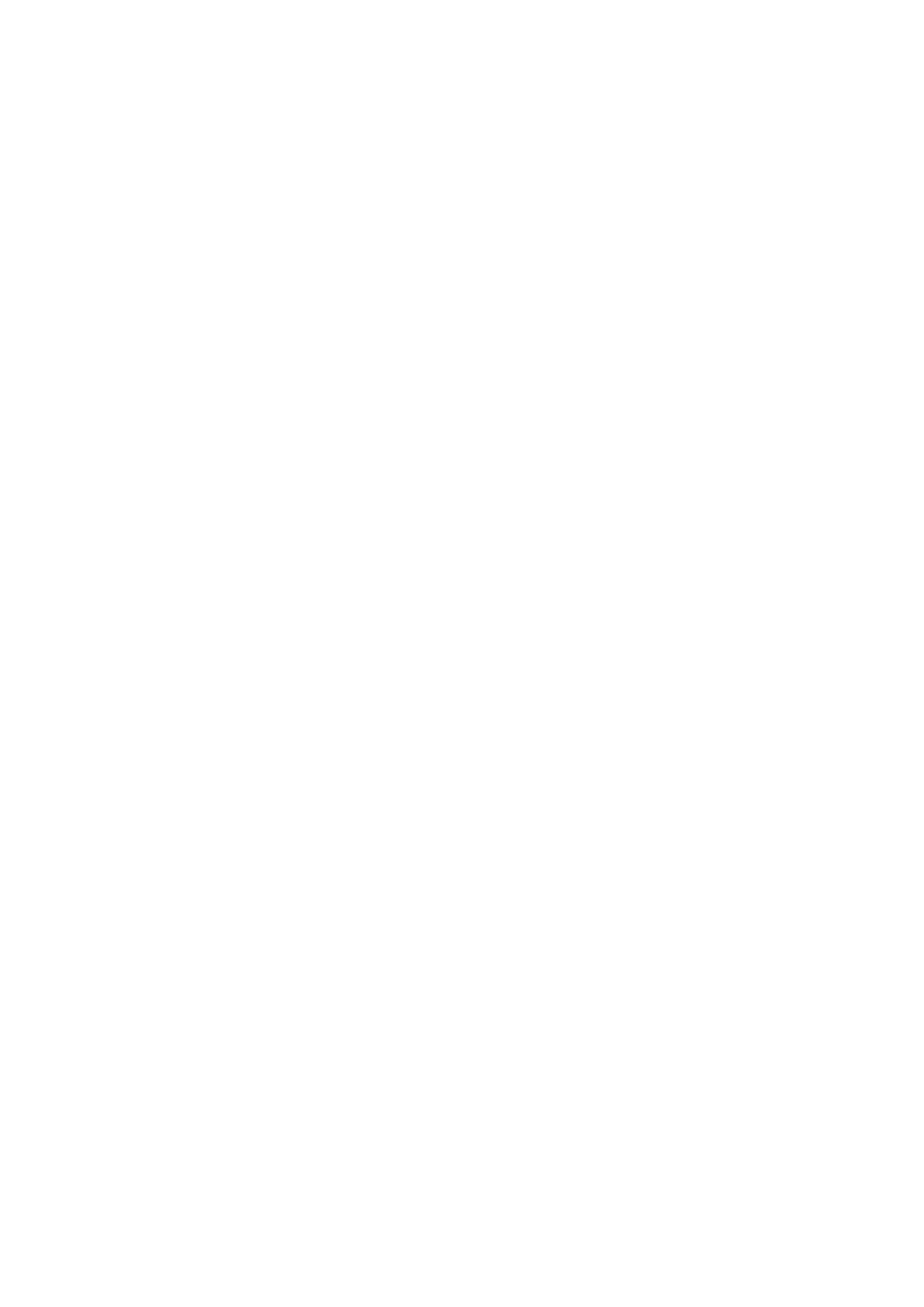## BACHELOR OF TECHNOLOGY HONOURS DEGREE IN POLYMER TECHNOLOGY AND ENGINEERING

| <b>SURNAME</b>            | <b>FIRST NAME(S)</b> | <b>ACCEPTANCE CODE</b> |
|---------------------------|----------------------|------------------------|
| 1 CHRISTIAN               | <b>CHIFUZHE</b>      | U14408U50-1            |
| 2 WELLINGTON              | <b>CHIMATE</b>       | X14413M50-1            |
| 3 WARDEN                  | <b>CHIPATO</b>       | K15701A50-1            |
| 4 TANYARADZWA             | CHITAGU              | W15925T50-1            |
| 5 RACHEL ZANEL            | <b>CHITENGU</b>      | P14414A50-1            |
| <b>6 BENAIAH HONEST</b>   | <b>CLEOPHAS</b>      | F15688U50-1            |
| 7 BRIDGET NINA            | <b>DENDERA</b>       | R14411F50-1            |
| 8 NATASHA T               | <b>DZINGIRAI</b>     | M15443E50-1            |
| 9 COLLEEN                 | <b>GUMBO</b>         | U15681U50-1            |
| 10 NIGEL                  | <b>GWARIMBO</b>      | T14419P50-1            |
| 11 TAKUDZWA               | HAPARIMWE            | H14412F50-1            |
| 12 PRINCE                 | <b>MABARE</b>        | P15687A50-1            |
| 13 ODESSA                 | <b>MADZVAMUSE</b>    | K14409A50-1            |
| 14 MUNASHE                | MANYEMBERE           | J14420R50-1            |
| 15 WALTER                 | <b>MAREVESA</b>      | G15677P50-1            |
| 16 PANASHE                | <b>MASVINGISE</b>    | F15441U50-1            |
| 17 PRUDENCE NATASHA       | <b>MATANGA</b>       | V15689V50-1            |
| 18 CLAYTON                | <b>MATSVAYI</b>      | K15682A50-1            |
| 19 NATASHA                | <b>MATSWERU</b>      | F14415U50-1            |
| 20 TADIWANASHE            | <b>MAUSHE</b>        | P15440A50-1            |
| 21 VARAIDZO SAMANTHA      | <b>MBIRE</b>         | C15444T50-1            |
| 22 ASHLEY                 | <b>MOYO</b>          | A14421B50-1            |
| 23 NAKAI WAYNE            | <b>MUCHA</b>         | M15690E50-1            |
| 24 TADIWANASHE MAX        | <b>MUNYANYI</b>      | J15674R50-1            |
| 25 BELOVED                | <b>MUTEMERA</b>      | J15693R50-1            |
| 26 TANAKA                 | <b>MVERE</b>         | W15678T50-1            |
| 27 ZAKIO                  | <b>NHOPI</b>         | Q15676R50-1            |
| 28 NATHANIEL              | <b>NYAMANDE</b>      | E15680V50-1            |
| 29 CLIFFORD KUDAKWASHE    | NYAMBUYA             | X15686M50-1            |
| <b>30 TINOTENDA NIGEL</b> | NYAZUNGU             | H15685F50-1            |
| 31 EMMANUEL PANASHE       | PAGANGA              | B14410M50-1            |
| 32 TINASHE                | <b>PARUNOFIRA</b>    | A15675B50-1            |
| 33 SIMBARASHE             | <b>RIMA</b>          | B15683M50-1            |
| 34 TADIWANASHE            | <b>RUZANDE</b>       | C15691T50-1            |
| 35 ISHMAEL                | SHUMBA               | R15684F50-1            |
| <b>36 TAMUKA RAPHAEL</b>  | SOSERA               | V15442V50-1            |
| 37 RONALD                 | <b>SUNGURO</b>       | Q14422R50-1            |
| 38 CHRISTOPHER            | <b>TARWA</b>         | M14417E50-1            |
| 39 BLESSINGS              | <b>TICHAPONDWA</b>   | T15445P50-1            |
| 40 BEVERLY SHAMISO        | <b>TSOKA</b>         | N15679E50-1            |
| 41 GODKNOWS               | VERENGERA            | C14418T50-1            |
| 42 TADIWANASHE            | <b>ZIYAMBATO</b>     | A15694B50-1            |

## BACHELOR OF TECHNOLOGY HONOURS DEGREE IN MATERIALS TECHNOLOGY AND ENGINEERING

| <b>SURNAME</b>           | <b>FIRST NAME(S)</b> | <b>ACCEPTANCE CODE</b> |
|--------------------------|----------------------|------------------------|
| 1 MADALITSO BRADLEY DEAN | <b>BINALI</b>        | P15619Q49-1            |
| 2 ELLANOR TASHINGA       | <b>BVUMA</b>         | M15624W49-1            |
| 3 SANDRA                 | CHAGORERINO          | X15326K49-1            |
| 4 DAVID                  | <b>CHIBVURI</b>      | U15647X49-1            |
| 5 WEZI                   | <b>CHIKUNGA</b>      | G15330G49-1            |
| <b>6 ANOTIDAISHE</b>     | <b>CHIMBETETE</b>    | Q16044C49-1            |
| 7 KUDZAI                 | <b>CHIOMBA</b>       | B16043K49-1            |
| 8 ELECTOR                | <b>CHIROTO</b>       | R15861H49-1            |
| 9 VONGAI                 | <b>CHITAKA</b>       | W16041N49-1            |
| 10 NYASHA                | <b>CHITIKI</b>       | M15662W49-1            |
| 11 TAKAFD7A              | <b>CHOMUNODISA</b>   | R15595H49-1            |
| 12 LEON                  | <b>DYANDA</b>        | V15863J49-1            |
| 13 CHICCO                | <b>GUNDA</b>         | K15598Q49-1            |
| 14 TAPIWA                | <b>GWARINGA</b>      | M16042W49-1            |
| 15 TRUST M               | <b>HARIKENI</b>      | X15649K49-1            |
| 16 ROBSON THABANI        | <b>KANENGONI</b>     | J15667C49-1            |
| 17 KUDAKWASHE            | <b>KASHIRI</b>       | X15668K49-1            |
| 18 MAZVITA DEONE         | <b>MAFANDA</b>       | H15318H49-1            |
| 19 KETTINA A             | <b>MAKAYE</b>        | P15638Q49-1            |
| 20 TAFADZWA TRISHBORNE   | MAMBAYO              | N15650W49-1            |
| 21 SHEPHERD              | <b>MANDAVA</b>       | E15601J49-1            |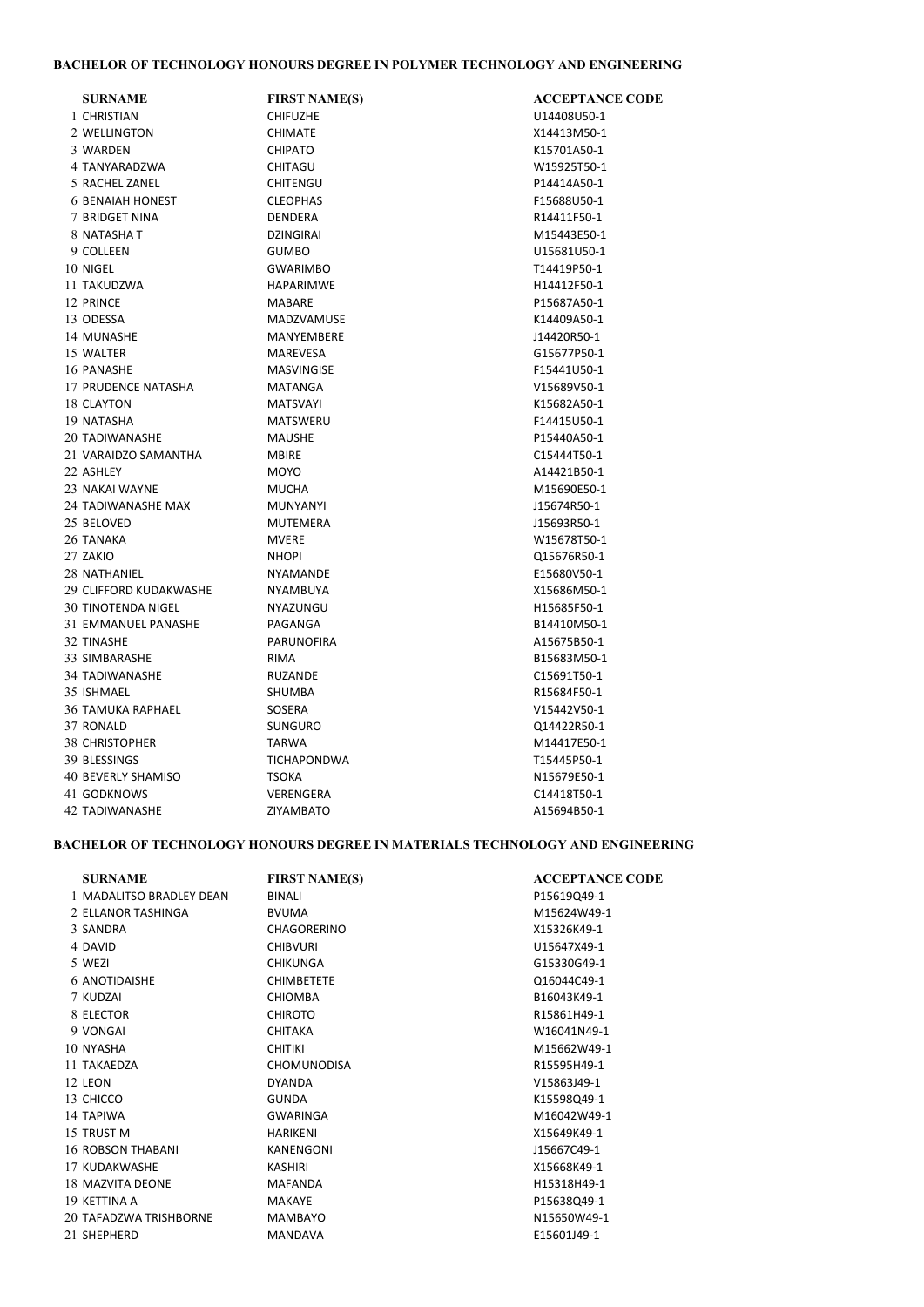| 22 TANAKA                 | <b>MASOCHA</b>       | N15327W49-1 |
|---------------------------|----------------------|-------------|
| 23 JOSEPH                 | <b>MASUKU</b>        | V15616J49-1 |
| 24 TANAKA                 | <b>MATONGO</b>       | K15902Q49-1 |
| 25 TADIWANASHE            | <b>MATUTU</b>        | P15334Q49-1 |
| 26 TARIRO PHILIA          | <b>MBOFANA</b>       | H15641H49-1 |
| 27 DENNIS TERRY           | <b>MISASE</b>        | E15620J49-1 |
| 28 OSLEY TAYANANISWA      | <b>MTANDABUTE</b>    | K15883Q49-1 |
| 29 MUNASHE AARON          | <b>MUDZIMWA</b>      | N15669W49-1 |
| 30 ALINA                  | <b>MUKANDIWA</b>     | F15665X49-1 |
| 31 ARCHILLY JAIROSI       | <b>MUNYANI</b>       | M15320W49-1 |
| 32 SHANTEL                | <b>MUPAWAENDA</b>    | R15652H49-1 |
| 33 TADIWANASHE PROVIDENCE | <b>MUPFURUNGIRWA</b> | A15884B49-1 |
| 34 LESLIE                 | <b>MUPINGA</b>       | C15328N49-1 |
| 35 TAWANANYASHA           | MUSIKAVANHU          | Q15626C49-1 |
| <b>36 SIMUKAI NATASHA</b> | <b>MUTAMBA</b>       | B15663K49-1 |
| 37 MUFUDZI                | <b>MUTEMA</b>        | Q15702C49-1 |
| 38 GODWIN                 | <b>MUTSENGI</b>      | Q15322C49-1 |
| 39 AUDREY                 | MUTSVANGA            | F15703X49-1 |
| 40 TRISH                  | <b>NYAKANE</b>       | E15886J49-1 |
| 41 TAFADZWA               | <b>NYAMAROPA</b>     | J15705C49-1 |
| 42 SEAN                   | <b>POMBOROKANI</b>   | H15622H49-1 |
| 43 JEREMIAH               | SANYANGOWE           | F15646X49-1 |
| 44 POWELL                 | SONGEYA              | W15604N49-1 |
| 45 MPUMELELO              | <b>TSHULU</b>        | K15864Q49-1 |
| 46 RUMBIDZAI PRIDE        | <b>TSODZO</b>        | F15627X49-1 |
| <b>47 TINOTENDA ANNA</b>  | <b>WUSHE</b>         | U15666X49-1 |
| <b>48 TAKUNDA</b>         | ZISENGWE             | U15704X49-1 |
| 49 MITCHEL                | ZVIDZAI              | C15670N49-1 |
|                           |                      |             |

# BACHELOR OF TECHNOLOGY HONOURS DEGREE IN BIOMEDICAL ENGINEERING

| 1 TATENDA                  | <b>BANDAMBIRA</b> | C15267C61-1 |
|----------------------------|-------------------|-------------|
| 2 LAURA RUVIMBO            | <b>CHAKA</b>      | H15249N61-1 |
| 3 JOSHUA                   | <b>CHAKUKURA</b>  | R15265N61-1 |
| 4 AUDEREY RUVARASHE        | <b>CHELEYA</b>    | B15300H61-1 |
| 5 TAFADZWA                 | <b>CHIMUTASHU</b> | Q15507X61-1 |
| <b>6 RUKUDZO KHUMALO</b>   | <b>CHINYAU</b>    | U15275G61-1 |
| 7 CHRISTABEL               | <b>DZVAIRO</b>    | V15508K61-1 |
| 8 PRICHARD PROUD           | <b>GRANT</b>      | F15505G61-1 |
| 9 MAKANAKA                 | <b>HURUWE</b>     | G15244Q61-1 |
| <b>10 TINOTENDA</b>        | <b>JIRIENGWA</b>  | V15242K61-1 |
| 11 TAWONGA                 | KANJI             | B15243H61-1 |
| <b>12 TANAKA STEPHEN</b>   | <b>KATSOKORE</b>  | B15509H61-1 |
| 13 LUCY                    | <b>KLOPPERS</b>   | M15245J61-1 |
| 14 TANAKA                  | <b>KUFA</b>       | G15510Q61-1 |
| 15 PRAISE DANAI            | <b>MACHOTE</b>    | F15277G61-1 |
| 16 MAKOMBORERO LONA GRACE  | <b>MADZIWA</b>    | X15271H61-1 |
| 17 TADIWANASHE             | MAGARACHA         | K15278W61-1 |
| <b>18 GODFREY BRANDON</b>  | <b>MAJONI</b>     | U15503G61-1 |
| 19 RODNEY                  | <b>MAKANJE</b>    | Q15260X61-1 |
| 20 BRIAN                   | <b>MASASIRE</b>   | G15282Q61-1 |
| 21 LEARNMORE               | MATIPANGAMISA     | A15504B61-1 |
| 22 TARIRO                  | <b>MAVETERA</b>   | M15511J61-1 |
| 23 MAXINE LEANDRA          | MAZANHI           | J15273X61-1 |
| 24 RUDO HANNAH IPAISHE     | <b>MAZOBERE</b>   | F15258G61-1 |
| 25 WEBSTER MBONGENI        | <b>MBANGANI</b>   | E15272K61-1 |
| 26 DARELL TARUMBIDZWA      | <b>MUCHOKO</b>    | V15280K61-1 |
| 27 MELISSA                 | <b>MUDZONGO</b>   | A15257B61-1 |
| 28 MELINDA                 | <b>MUDZONGO</b>   | B15262H61-1 |
| 29 NYASHA                  | <b>MUGWAMBANI</b> | R15246N61-1 |
| 30 VONGWAI                 | <b>MUKAMBA</b>    | J15254X61-1 |
| <b>31 NICHOLAS TAKUNDA</b> | <b>MUNJODZI</b>   | W15247C61-1 |
| 32 GEORGE                  | <b>MUNONDO</b>    | P15521W61-1 |
| 33 MASIMPE                 | <b>MUNSAKA</b>    | K15506W61-1 |
| 34 DESREE LIYAH            | <b>MUPFUDZA</b>   | B15281H61-1 |
| 35 TAPIWANASHE             | <b>MUSARIRI</b>   | M15283J61-1 |
| <b>36 TADIWANASHE</b>      | <b>MUSIYA</b>     | P15274W61-1 |
| 37 CHARLOTTE               | <b>MUSONZA</b>    | T15251Q61-1 |
| 38 ANDREW                  | <b>MVURUME</b>    | Q15526X61-1 |
| 39 TARGET COOLWE           | <b>MWEEMBE</b>    | W15266C61-1 |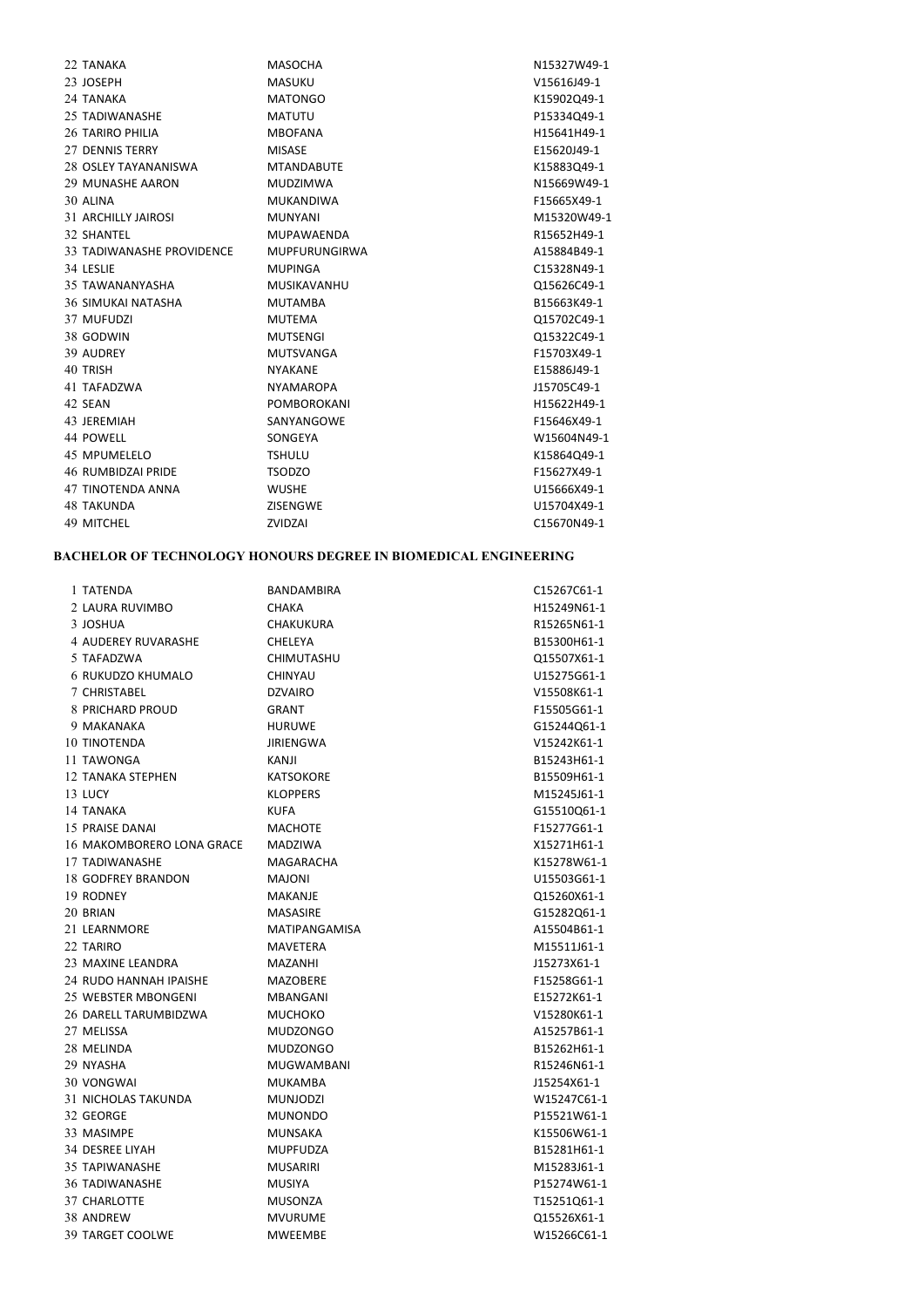| 40 KIMBERLY               | <b>NHAMARARE</b>    | Q15241X61-1 |
|---------------------------|---------------------|-------------|
| <b>41 EVANS TINOTENDA</b> | <b>NOTA</b>         | G15263Q61-1 |
| 42 TASHINGA T             | <b>NYIKAYARAMBA</b> | R15284N61-1 |
| 43 JOSEPH K               | <b>NYISOME</b>      | C15248C61-1 |
| 44 TADIWANASHE            | PANAVANHU           | U15522G61-1 |
| 45 PRAISE                 | PEDZAI              | N15269J61-1 |
| 46 VANNESSA               | PHIRI               | A15523B61-1 |
| 47 RUKUDZO AUDREY         | SASA                | W16140C61-1 |
| <b>48 DARLENE KUTENDA</b> | <b>SIKUMBA</b>      | Q15279X61-1 |
| 49 CALVIN TAFADZWA        | <b>TAFIREI</b>      | T15270Q61-1 |
| 50 MANUEL                 | <b>TARINDWA</b>     | P14115W61-1 |
| 51 TAKUNDANASHE           | <b>ZHORIZHI</b>     | G15301Q61-1 |
|                           |                     |             |

## SCHOOL OF INDUSTRIAL SCIENCES AND TECHNOLOGY

## BACHELOR OF TECHNOLOGY HONOURS DEGREE IN BIOTECHNOLOGY

| <b>SURNAME</b>                       | <b>FIRST NAME(S)</b> | <b>ACCEPTANCE CODE</b> |
|--------------------------------------|----------------------|------------------------|
| 1 MUNYARADZI                         | <b>BANGWAYO</b>      | A15941B58-1            |
| 2 ANESU                              | BIZABANI             | F16230W58-1            |
| 3 TADIWA                             | <b>CHADA</b>         | G16231J58-1            |
| 4 TRUST                              | <b>CHADIKA</b>       | B15942C58-1            |
| 5 ANESU EMMANUEL                     | CHAGADAMA            | H16232X58-1            |
| 6 KUDZAIISHE                         | CHATADZA             | U15329W58-1            |
| 7 NOTHANDO                           | <b>CHIHLABA</b>      | H14465X58-1            |
| 8 CHERYL                             | CHIMANGA             | F15926W58-1            |
| 9 KUDAKWASHE                         | <b>CHIMANGAISO</b>   | K14467K58-1            |
| 10 CHIDO                             | CHIMBANGU            | H14522X58-1            |
| 11 MITCHELL TSUNGIRIRAI              | <b>CHIMBUDZI</b>     | N14469H58-1            |
| 12 TADIWANASHE                       | CHINTOKOMA MAGOMBE   | P14470K58-1            |
| 13 NATASHA RUNYARARO                 | CHIPARAMAZANI        | P15325K58-1            |
| 14 DEON TADIWANASHE                  | <b>CHIREMBWE</b>     | J14428Q58-1            |
| 15 ANESUISHE                         | <b>CHIRIKURE</b>     | C15943G58-1            |
| 16 PAIDAMOYO                         | <b>CHIVILA</b>       | E15944N58-1            |
| 17 FAITH TADIWA                      | <b>DADIRAI</b>       | R14472X58-1            |
| 18 ELIJAH                            | <b>DAKWA</b>         | F15945W58-1            |
| 19 TINODIWA                          | <b>DEMBEKEZO</b>     | K14505K58-1            |
| 20 PHILIP                            | DENGU                | M14506H58-1            |
| 21 SHALVIN RUVIMBO MITCHELLE DENHERE |                      | T14473J58-1            |
| 22 VALENTINE                         | <b>DZOUSWA</b>       | J16233Q58-1            |
| 23 SHARON                            | <b>GOSHA</b>         | X14477C58-1            |
| 24 DELIGHT                           | <b>GUNI</b>          | G15946J58-1            |
| 25 VICTOR TAFADZWA                   | <b>GUPO</b>          | G15927J58-1            |
| 26 CLARIS NONTOKOZO                  | <b>GWENJERE</b>      | N14507H58-1            |
| 27 TADIWANASHE                       | JOMAIRWA             | H15947X58-1            |
| 28 TAWANDA PARDON                    | <b>KAMBEU</b>        | J15948Q58-1            |
| 29 IRENE TAKUNDA                     | KASIYAMHURU          | A14478B58-1            |
| 30 PAIDAMOYO                         | <b>KATIVHU</b>       | C14480G58-1            |
| 31 DILAN                             | KOMBO                | P14508K58-1            |
| 32 SIMBISO L                         | KUTADZA              | Q14509Q58-1            |
| 33 TENFORD                           | MABUGU               | R14510X58-1            |
| 34 LEEROY ZVIKOMBORERO               | MACHIRIDZA           | X15332C58-1            |
| 35 MISHECK                           | <b>MAMVURA</b>       | R16239X58-1            |
| <b>36 TAKUNDA</b>                    | <b>MANDIZVIDZA</b>   | B15999C58-1            |
| 37 BLESSING RUTENDO                  | MANGONGERA           | B15315C58-1            |
| 38 OSLEY                             | MANZUNGU             | U16032W58-1            |
| 39 RUTENDO                           | MARADZIKA            | N14488H58-1            |
| 40 JANE MAZVITA                      | MARUMA               | H15928X58-1            |
| 41 BEAUTY                            | MASHUTU              | U14512W58-1            |
| 42 AUDREY                            | <b>MASIYACHENGO</b>  | N15932H58-1            |
| 43 RUTENDO                           | MATARA               | K14448K58-1            |
| 44 CLEOPATRA                         | MATHE                | C15316G58-1            |
| 45 ANITA RUTENDO                     | <b>MATONDO</b>       | P14489K58-1            |
| 46 NICOLET                           | <b>MATONGO</b>       | Q15934Q58-1            |
| 47 YOLANDA                           | MATSANAMURE          | M14449H58-1            |
| 48 TADIWANASHE                       | MAVHAWANI            | J14523Q58-1            |
| 49 AGNES TATENDA                     | <b>MAZORODZE</b>     | N14450H58-1            |
| 50 OMEGA NAMATAI                     | <b>MHISHI</b>        | R14491X58-1            |
|                                      |                      |                        |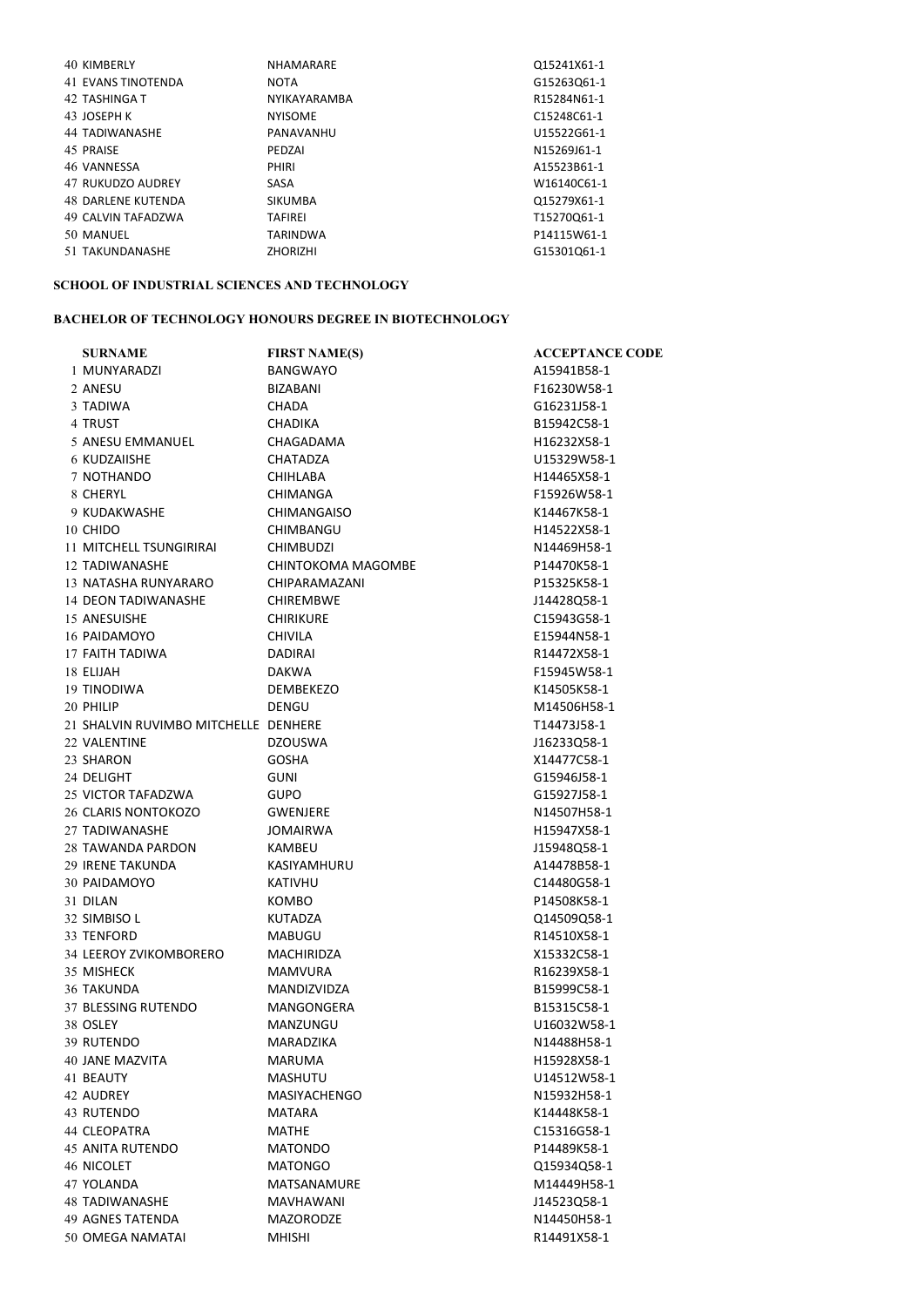|            | 51 RUMBIDZAI MAVIS             | MUDZINGANYAMA      | J15321Q58-1 |
|------------|--------------------------------|--------------------|-------------|
|            | 52 BATSIRAI SAMANTHA           | <b>MUDZIWAPASI</b> | V14494N58-1 |
|            | 53 JEFF ALEX TANYARADZWA       | <b>MUDZVITI</b>    | R15935X58-1 |
|            | 54 SPENCER TANYARADZWA         | <b>MUGARI</b>      | K16234K58-1 |
|            | 55 RUFARO NATALIE              | <b>MUGWAMBI</b>    | T15936J58-1 |
|            | 56 RUMBIDZAI HOPE              | <b>MUHALA</b>      | M16235H58-1 |
|            | 57 TAFADZWA JOYLYN             | <b>MUNGANJO</b>    | W14495G58-1 |
|            | 58 MICHAEL                     | <b>MURAHWA</b>     | N16236H58-1 |
| 59 ESTHER  |                                | <b>MURENJE</b>     | N14526H58-1 |
|            | 60 MOREBLESSING                | <b>MURINYE</b>     | E15317N58-1 |
|            | <b>61 PATIENCE RUVIMBO</b>     | <b>MUSAPATIKA</b>  | U15937W58-1 |
|            | 62 TANATSWA                    | <b>MUSIIWA</b>     | B15923C58-1 |
|            | 63 MUFARO PELAIAH              | <b>MUTAPWA</b>     | V15995N58-1 |
|            | <b>64 TADIWANSHE</b>           | <b>MUTEMERI</b>    | A14497B58-1 |
|            | 65 GETRUDE                     | <b>MUYOTCHA</b>    | B14498C58-1 |
| 66 VIMBAI  |                                | <b>MUZA</b>        | V14513N58-1 |
|            | 67 EMMACULATE                  | MUZAMANA           | C14499G58-1 |
|            | 68 GODKNOWS                    | <b>NGODZA</b>      | V15938N58-1 |
|            | 69 SHALOM VIMBAI               | <b>NYABUNZE</b>    | 014452058-1 |
| 70 NYASHA  |                                | <b>NYAMANDE</b>    | W14514G58-1 |
|            | <b>71 DARLINGTON WAYNE</b>     | NYAMUPFUKUDZA      | W15939G58-1 |
|            | 72 THELMA TADIWA               | NZERO              | E14500N58-1 |
|            | 73 TAPIWANASHE                 | PANGETI            | T16240J58-1 |
|            | 74 SAMANTHA TAKUDZWA           | <b>PHIRI</b>       | R14453X58-1 |
|            | <b>75 AMANDA TARIRO</b>        | <b>PHIRI</b>       | G14502J58-1 |
|            | <b>76 PRUDENCE NOMTHANDAZO</b> | <b>PHIRI</b>       | E16001N58-1 |
|            | 77 TSITSI BLESSED              | <b>RORE</b>        | U14455W58-1 |
| 78 MIKE    |                                | SARUCHERA          | H14503X58-1 |
|            | 79 TINOTENDA                   | <b>SITHOLE</b>     | V14456N58-1 |
|            | 80 NATASHA                     | <b>TAMBAMA</b>     | P16237K58-1 |
|            | 81 RUTENDO                     | <b>TAPERA</b>      | M15323H58-1 |
|            | 82 RUMBIDZAI RENIFA            | <b>TENDERERE</b>   | Q16238Q58-1 |
| 83 MAVIS   |                                | TERERAI            | P14527K58-1 |
|            | 84 NATASHA RUJEKO              | TIRIVANGANA        | C15924G58-1 |
|            | 85 MICHAEL CHIKOMBORERO        | ZIMBIRA            | W15996G58-1 |
| 86 SAVANIA |                                | ZUMBANI            | N15324H58-1 |

## BACHELOR OF TECHNOLOGY HONOURS DEGREE IN FOOD PROCESSING TECHNOLOGY

| <b>SURNAME</b>            | <b>FIRST NAME(S)</b> | <b>ACCEPTANCE CODE</b> |
|---------------------------|----------------------|------------------------|
| 1 TATENDA MOLLEN          | <b>BAUTI</b>         | H15341P53-1            |
| 2 JENIFER                 | <b>BHIRI</b>         | G16182M53-1            |
| 3 VICTOR                  | <b>BINHA</b>         | V16203R53-1            |
| 4 SHALOM TADIWA           | <b>BININGU</b>       | T16175M53-1            |
| 5 ALFRED TSUNGAL          | <b>BUSHE</b>         | A16169B53-1            |
| 6 CHIEDZA HELEN           | <b>CHAGWENA</b>      | U16151V53-1            |
| 7 TATENDA RACHEAL         | <b>CHIBONDO</b>      | N16176T53-1            |
| 8 GLADYS SHALOM           | <b>CHIDA</b>         | V16165R53-1            |
| 9 RUVARASHE               | <b>CHIGARIRO</b>     | C15342A53-1            |
| 10 MOILA BARBRA           | <b>CHIHURI</b>       | Q16204E53-1            |
| 11 TINOVIMBA AYESHA       | <b>CHINHARA</b>      | R16199P53-1            |
| 12 LISA ZVOGODII          | <b>CHIREFU</b>       | Q14741E53-1            |
| 13 TAVONGA GRACE          | <b>CHITONGO</b>      | G16163M53-1            |
| 14 NYASHA LUTHER          | <b>CHIVHENGE</b>     | X16155U53-1            |
| 15 LIBERTY                | <b>DARIKAI</b>       | T16194M53-1            |
| 16 CHENAI                 | DEKEYA               | W15343A53-1            |
| 17 CUTHBERT JUNIOR TAPIWA | <b>DEMBO</b>         | B16183U53-1            |
| 18 ROPAFADZO              | <b>DEWA</b>          | V16184R53-1            |
| 19 SEAN                   | <b>DEWE</b>          | C16178A53-1            |
| 20 PRUDENCE MERCY         | <b>DUBE</b>          | V15348R53-1            |
| 21 MITCHEL S              | <b>DUBE</b>          | A16207B53-1            |
| 22 RUTH QUEEN             | <b>DUMBU</b>         | R16161P53-1            |
| 23 VIOLET ANGEL           | <b>DZINOTYIWEI</b>   | U16208V53-1            |
| 24 LOICE                  | <b>DZUDA</b>         | R15344P53-1            |
| 25 GLADMORE               | GAMBAHAYA            | F14743V53-1            |
| 26 ANGELA                 | <b>GAMBIZA</b>       | P16152F53-1            |
| 27 ANESU WALTER           | <b>GANYANI</b>       | P16190F53-1            |
| 28 PRECIOUS               | <b>GUMBU</b>         | P14746F53-1            |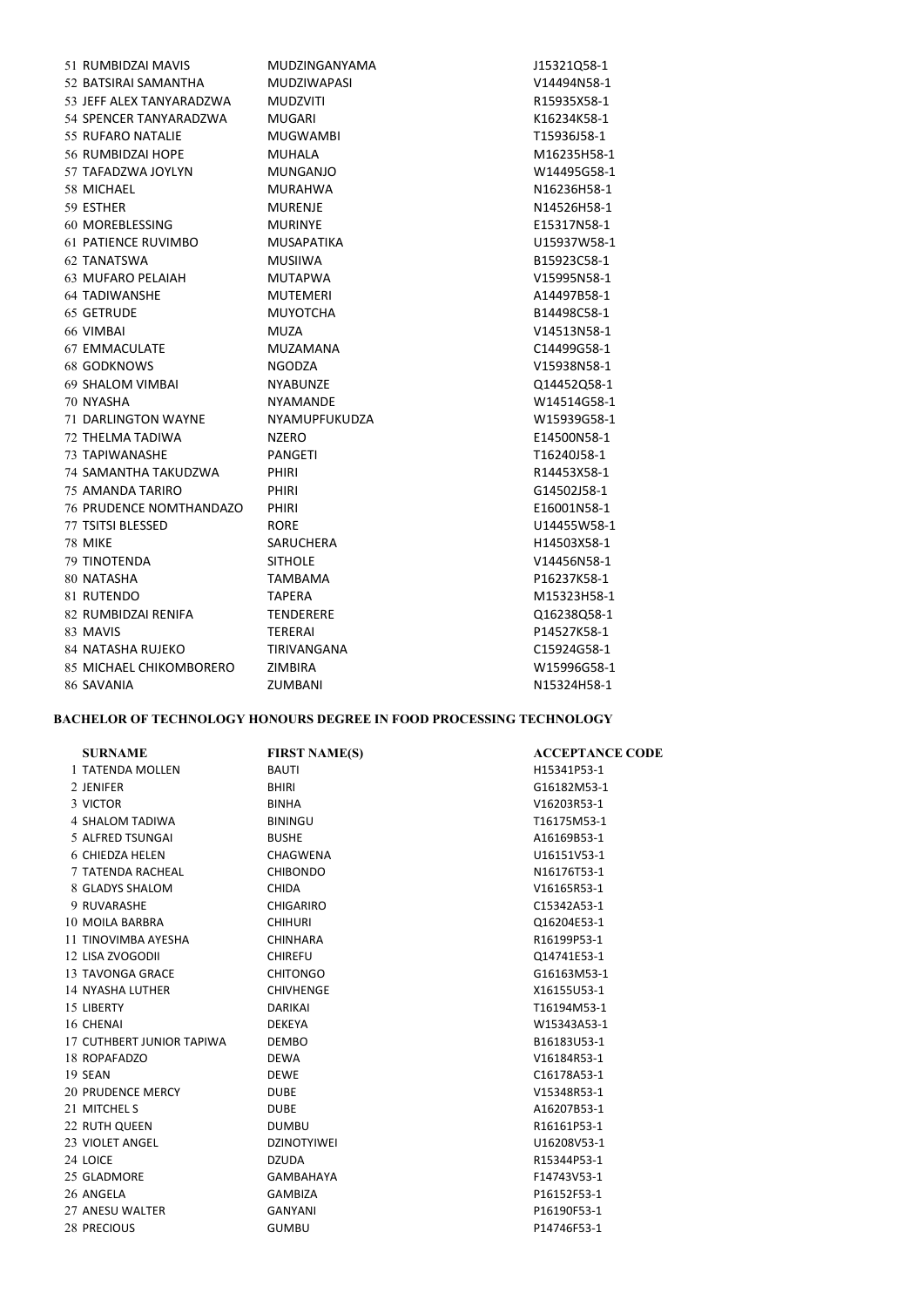FADZAI ZINDOGA N16157T53-1

29 RODNEY GWENYAYA GWENYAYA H14771P53-1 HOYLINE TARIRO HOPE HAMADZIRIPI X14787U53-1 MAZVITA JORAMU M14756T53-1 GAMUCHIRAI KABVUMBA K16205F53-1 33 INNOCENT KADEMUTEME KADEMUTEME H16177P53-1 SIMBARASHE P KAGOGODA B16164U53-1 DOROTHY MELINDA KAITANO J16153E53-1 TADIWANASHE K KAMANURA X15338U53-1 TSUNGIRIRAI DEMETRIA KAMBAYO T14788M53-1 TAKUDZWANASHE GIBSON KAMBEMBEZA W14792A53-1 JOHN TAFADZWA KASIRORI R16218P53-1 TANAKA KURISA M15345T53-1 ESEL MADONERA N16195T53-1 CLIVE MADZIYO Q16185E53-1 TAVONGA E MAGADZA M16219T53-1 DAVID MAGASO T16156M53-1 45 PRAISE **MAHAHE MAHAHE F16149V53-1**  RUFARO MAKONDORA U16170V53-1 47 TONDERAI MAKORA MAKORA H16196P53-1 48 COLE **MAKUPA** MAKUPA R16180P53-1 RUTENDO SHAMISO MANYIWA B16221U53-1 TAWANDA ISAAC MAPINGA J14747E53-1 SHANIA MATEMA T15339M53-1 SAKHILE EVELINE MATHOLE P16209F53-1 MUTSA MBISVA G15346M53-1 NYASHA MHLANGA J16210E53-1 SAMANTHA SHAMISO MHURU E15337R53-1 RAPHAEL MLAMBO V16222R53-1 TADIWANASHE MSINDO M16181T53-1 JOSEPH MSIPA P16171F53-1 KUNASHE MTENGEZANWA H16158P53-1 COURAGE MUNYARADZI MUDAMBO M16200T53-1 RUTENDO MUDOKWNI V14759R53-1 POLITE MUDYIWA C16159A53-1 EMILIA RUTENDO MUDZIDZWA Q14760E53-1 64 CAROLINE SHUPIKAI MUKUMBA A16226B53-1 SANDRA PAIDAMOYO MUNDEMBE G16201M53-1 TRAZER MUNJOMA B15347U53-1 NYASHA MURINGAYI K16224F53-1 CHRISTERBEL MURIRO H14752P53-1 ELUSIVE MUSHORWA V14797R53-1 MUNESUISHE RUTH MUTAMBARA A16150B53-1 SHELLY MUTASA F16206V53-1 CLARE MUTEMBO K16186F53-1 FIONA MUTENDI K16167F53-1 BERNADETTE MUTSAMBIWA B16202U53-1 LEWIS TADIWANASHE MUTSVAIRO X16193U53-1 NYASHA GRACE MUUNGANIRWA F16168V53-1 TATENDA KELLY MUZIWIKANI G16220M53-1 KUNDAYI NGOMBENGOMBE E16211R53-1 TANAKA NGWENYA E16192R53-1 80 IOE NGONIDZASHE NHERERA A14801B53-1 RUBATSIRO NYAKUDZI Q16166E53-1 MIRIRAI HOPE NYAMOA C14734A53-1 BENJAMINA NYONSABA - BARANYANGA C16216A53-1 84 PROMISE TANYARADZWA NZVATU NZVATU W16217A53-1 TINOTENDA NZVUWU M16162T53-1 SAMUEL PENDUKA F14762V53-1 87 ADELINE SHORIWA SHORIWA A14725B53-1 88 CHARLOTTE SITHOLE RUPARANGANDA C14753A53-1 KUNDAI NICOLE TAFIRENYIKA J16172E53-1 NATASHA TAVENGANA X16212U53-1 CHARLOTTE TIYANANE R14736P53-1 FETCHNICE TOMU E16154R53-1 SHADDAI TONGOWONA W16160A53-1 TANYARADZWA SHARON VIRIRI X16174U53-1 OWEN TAKUNDA WILSON N15340T53-1 KUNDAYI BRET ZHEMO N16214T53-1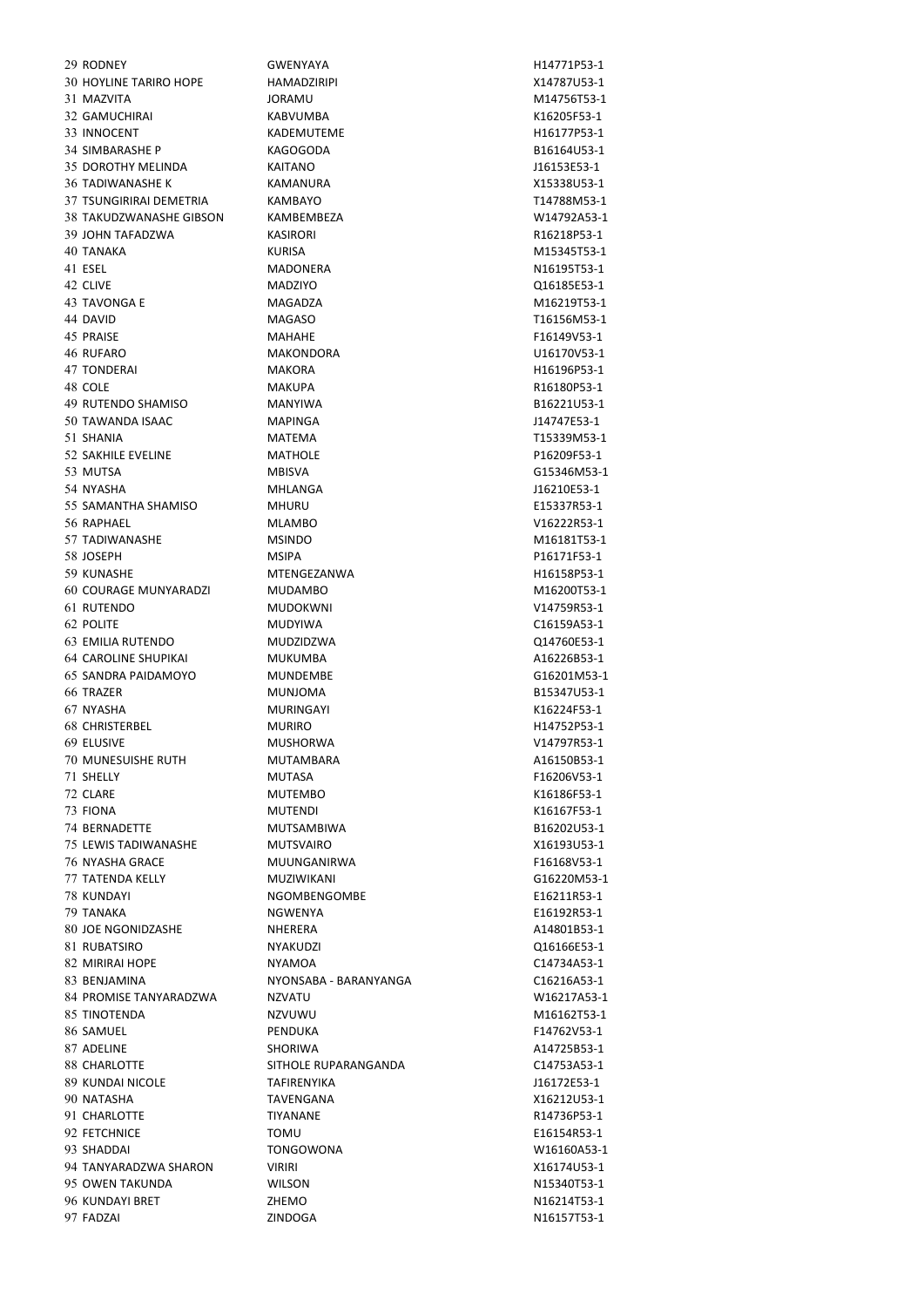## BACHELOR OF PHARMACY HONOURS DEGREE

| <b>SURNAME</b>             | <b>FIRST NAME(S)</b> | <b>ACCEPTANCE CODE</b> |
|----------------------------|----------------------|------------------------|
| 1 NYASHA                   | <b>APTON</b>         | N15374Q54-1            |
| 2 PARADZAI                 | <b>BASIRA</b>        | X15365J54-1            |
| 3 RUTENDO JILLIAN          | <b>BASIRA</b>        | V15410W54-1            |
| 4 TANATSWA BLESSING        | <b>BONDAYI</b>       | U15366C54-1            |
| 5 MICHAEL NGAAKUDZWE       | <b>CHAPISA</b>       | J15375N54-1            |
| 6 PROUD                    | CHASARA              | W15397H54-1            |
| 7 SHUPIKAI                 | <b>CHIBUNDU</b>      | G16047X54-1            |
| 8 OLIVIA RUTENDO           | <b>CHIDZOTO</b>      | Q15367N54-1            |
| 9 PHIL SIMBA               | <b>CHIKUSE</b>       | F15376C54-1            |
| <b>10 LEEROY TONDERAI</b>  | CHIPANGURA           | T15398X54-1            |
| 11 GENIUS TANAKA           | <b>CHIPFUPA</b>      | C15364H54-1            |
| 12 PRECIOUS                | <b>CHIPFUWA</b>      | K16046G54-1            |
| 13 NATASHA                 | <b>CHITEMERERE</b>   | W15378H54-1            |
| 14 TAPIWA WALTER           | <b>CHITSINDE</b>     | R15411K54-1            |
| 15 AUDRY ASHLEEN           | <b>CHIVANGA</b>      | N15412Q54-1            |
| 16 COLEEN                  | <b>DHLIWAYO</b>      | J15413N54-1            |
| 17 RUVARASHE               | <b>GAVAZA</b>        | F15414C54-1            |
| 18 RUVIMBO PRIMROSE        | <b>GUNYANJA</b>      | B15415J54-1            |
| 19 SHINGAI LISA            | <b>GWATIRINDA</b>    | B15396J54-1            |
| 20 RUTENDO                 | HAMA                 | W15416H54-1            |
| 21 AYMDA ANESU             | HELA                 | T15417X54-1            |
| 22 RUFARO N C              |                      |                        |
|                            | <b>HWAMI</b>         | A15352B54-1            |
| 23 LAZARUS ALOIS           | JENYURA              | K15400G54-1            |
| 24 ERASMO MARIO            | JOAO                 | P15418G54-1            |
| 25 TANAKA DENFORD          | JURU                 | V15353W54-1            |
| 26 EVERDENE TENDAI         | KAHANDA              | R15354K54-1            |
| 27 MUNASHE LIONEL          | KAPITA               | K15419G54-1            |
| 28 CLIFF                   | <b>KASIYO</b>        | G15401X54-1            |
| 29 SHAWN LOPEZ             | KATENAH              | N15355Q54-1            |
| 30 NISHANT RUVIMBO         | <b>KUPFUMA</b>       | G15420X54-1            |
| 31 ZVIKOMBORERO SHADRECK   | KUZAMBA              | J15356N54-1            |
| 32 TINOTENDA               | LUKA                 | C15421H54-1            |
| 33 FORTUNE                 | <b>MABOYI</b>        | X16049J54-1            |
| 34 MUNASHE BRENDON         | MADECHIHWE           | C15402H54-1            |
| 35 BERTHA JACOB            | MAJONI               | X15422J54-1            |
| 36 WAYNE                   | MAKIRIMANI           | F15357C54-1            |
| 37 JOSPHAT                 | MAKUWERERE           | U15423C54-1            |
| 38 DANIELA WADZANAI        | <b>MANZINI</b>       | M15425Q54-1            |
| 39 SAMANTHA                | <b>MAPANI</b>        | H15426K54-1            |
| 40 BEAVEN                  | <b>MARIWO</b>        | E15427W54-1            |
| 41 TINOS                   | MASUKA               | G15382X54-1            |
| 42 TRACEY TADIWA           | MATSAIRA             | A15447B54-1            |
| 43 FAITH                   | MHLANGA              | X15403J54-1            |
| 44 TAKUDZWA DONALD         | MOYO                 | B15358J54-1            |
| 45 BENJAMIN                | MOYO                 | K15381G54-1            |
| <b>46 TATENDA BANELE</b>   | <b>MOYO</b>          | U15404C54-1            |
| 47 APO CHRISTOPHER TAWANDA | MPANDAWANA           | W15359H54-1            |
| 48 ETHEL TINEI             | <b>МИСНОКОСНОКО</b>  | C15383H54-1            |
| 49 REUBEN                  | MUDZAMI              | U15385C54-1            |
| 50 LISTER                  | <b>MUDZIMUIREMA</b>  | Q15386N54-1            |
| 51 KUDZAI DONALD           | MUHOCHA              | A15428B54-1            |
| 52 MASAUSO WAYNE           | MUKUMBUKENI          | T15360X54-1            |
| 53 EVANS                   | MUNETSI              | U16050C54-1            |
| 54 WADZANAYI LISA          | MUPAMARWO            | V15429W54-1            |
| 55 BLESSING TATENDA        | <b>MURENJE</b>       | R15430K54-1            |
| 56 VIOLET SAMATHA          | <b>MUSINDO</b>       | H15388K54-1            |
| 57 BRIAN NYASHA            | MUSIRINGI            | P15361G54-1            |
| 58 NYASHADZASHE            | <b>MUSIYIWA</b>      | J15432N54-1            |
| 59 GRACE                   | MUTANHO              | N15431Q54-1            |
| 60 SUCCESS                 | MUZONDI              | F15395C54-1            |
| 61 RUTENDO                 | <b>NGURUVE</b>       | F15433C54-1            |
| 62 NICOLE                  | NYADOMBO             | Q15405N54-1            |
| 63 TANYARADZWA             | NYAMUZIHWA           | B15434J54-1            |
| 64 ALLAN                   | NYATSANZA            | E15408W54-1            |
| <b>65 TSUNGAI LEROY</b>    | ONYIMOH              | T15436X54-1            |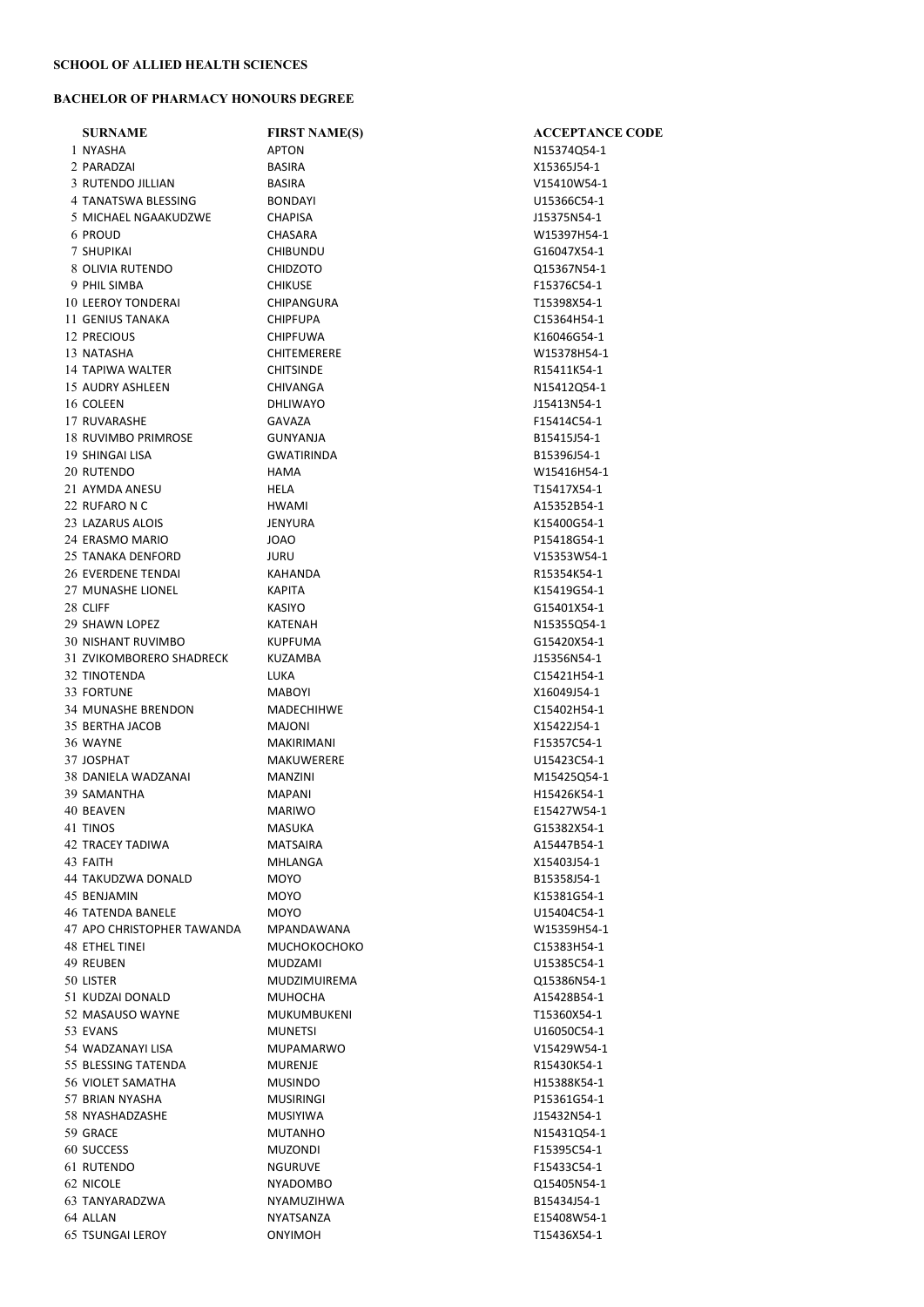| <b>66 DANAISHE JUSTICE</b> | PASIHAPAORI    | W15435H54-1                          |
|----------------------------|----------------|--------------------------------------|
| 67 KUZIVAKWASHE            | RUNGWANDI      | K15362G54-1                          |
| 68 MUNASHE                 | SHAMBARE       | M15406Q54-1                          |
| 69 SEKAYI                  | TAVENGWA       | C <sub>16048</sub> H <sub>54-1</sub> |
| 70 CLINTON                 | <b>TINARWO</b> | P15437G54-1                          |
| 71 DELIA                   | <b>WARARA</b>  | P16045G54-1                          |
| 72 VALIANT                 | ZARIRO         | K15438G54-1                          |
| 73 TERRENCE NKIWANE        | ZINYO          | G15439X54-1                          |

## BACHELOR OF SCIENCE HONOURS DEGREE IN RADIOGRAPHY

| <b>SURNAME</b>               | <b>FIRST NAME(S)</b> | <b>ACCEPTANCE CODE</b> |
|------------------------------|----------------------|------------------------|
| 1 HAZEL                      | CHADEMOYO            | G14623F59-1            |
| 2 MARION TESITSI             | <b>CHIDEWE</b>       | N14654R59-1            |
| 3 PAMELA TADIWA              | <b>CHINGWENDE</b>    | B14678P59-1            |
| 4 NATHANIEL NGONIDZASHE      | <b>CHIPIYO</b>       | Q15548V59-1            |
| 5 KLEA TANATSWA              | CHITAMBO             | H14728A59-1            |
| 6 RUTENDO A K                | <b>CHIUTSI</b>       | J14681V59-1            |
| 7 ASHLEY TANATSWA            | DANIEL               | H14633A59-1            |
| 8 TANAKA                     | FURAMERA             | T15549F59-1            |
| 9 TALENT                     | <b>JINJIKA</b>       | F14689M59-1            |
| 10 TANATSWA                  | <b>KALANZI</b>       | V14657U59-1            |
| 11 EDDIE MAKANAKAISHE        | KAVHURU              | A14668B59-1            |
| 12 KUZIVAISHE MORGAN         | KAWAREWARE           | C14593E59-1            |
| 13 PRECIOUS                  | <b>MAFUA</b>         | N14692R59-1            |
| 14 GLANDER                   | MAKAMBE              | E14698U59-1            |
| 15 RUTENDO CHARITY           | MASHARIRA            | F14708M59-1            |
| 16 MITSHELL                  | MHLANGA              | X14715P59-1            |
| 17 LAURA LEE                 | <b>MPOFU</b>         | P14607T59-1            |
| <b>18 SINIKIWE GEORGINAH</b> | <b>MUNDERE</b>       | V15550U59-1            |
| 19 OBERT                     | <b>MUNEMO</b>        | X14639P59-1            |
| 20 GRACE                     | <b>MUPARIWA</b>      | R14722A59-1            |
| 21 ISRAEL                    | <b>MUUNGANI</b>      | G14642F59-1            |
| 22 ADORNIS ANOTIDA           | <b>SITHOLE</b>       | F14670M59-1            |
| 23 ISSAH BLESSING            | <b>WANDIKA</b>       | N14673R59-1            |

## SCHOOL OF BUSINESS AND MANAGEMENT SCIENCES

## BACHELOR OF TECHNOLOGY HONOURS DEGREE IN ELECTRONIC COMMERCE

| <b>SURNAME</b>           | <b>FIRST NAME(S)</b> | <b>ACCEPTANCE CODE</b> |
|--------------------------|----------------------|------------------------|
| 1 TAKUDZWA TOM           | <b>ANTONIO</b>       | A14750B57-1            |
| 2 NANNETTEE              | <b>CHAUNOITA</b>     | A15832B57-1            |
| 3 MUNASHE                | <b>CHIDYIWA</b>      | A14669B57-1            |
| 4 NYASHA CHIDZEDZERE     | CHIDZEDZERE          | A15852B57-1            |
| 5 RUMBIDZAI              | <b>CHIGWESHE</b>     | A15867B57-1            |
| <b>6 RUVARASHE</b>       | <b>CHINAKA</b>       | A14595B57-1            |
| 7 HENDRICK TENDAI        | <b>CHINGAYA</b>      | A15829B57-1            |
| 8 RUVARASHE              | <b>CHIPIYO</b>       | A15751B57-1            |
| 9 KIMBERLY               | <b>CHISOKO</b>       | A15868B57-1            |
| <b>10 ARTHUR MUNASHE</b> | <b>CHITIMBE</b>      | A15853B57-1            |
| 11 TAKUNDA               | <b>DEWE</b>          | A15869B57-1            |
| 12 EXCELLENT             | <b>DHLIWAYO</b>      | A14605B57-1            |
| 13 MICHELL RUTENDO       | GONZO                | A14611B57-1            |
| 14 TENDAI SYLVESTER      | <b>GWAZE</b>         | A15870B57-1            |
| 15 IMAN TADIWANASHE      | <b>GWEDE</b>         | A14740B57-1            |
| 16 COLLEEN TINOVIMBA     | <b>GWITIRA</b>       | A15871B57-1            |
| 17 NOKUTENDA             | <b>ILAL</b>          | A15872B57-1            |
| 18 EMMANUEL              | <b>JAKARASI</b>      | A15759B57-1            |
| 19 SAMANTHA              | <b>JARICHA</b>       | A15752B57-1            |
| 20 ARTHUR TATENDA        | <b>JERAHUNI</b>      | A15760B57-1            |
| 21 LIONEL TAONA          | <b>KAHARI</b>        | A15873B57-1            |
| 22 ALISON                | KAINGIDZA            | A15874B57-1            |
| 23 LETWIN                | <b>KANOERERA</b>     | A14758B57-1            |
| 24 REDIOLA               | KASHAMBA             | A14744B57-1            |
| 25 CHARITY               | KASU                 | A15761B57-1            |
| 26 HAZEL R               | <b>KATOPE</b>        | A15875B57-1            |
| 27 MOLESTER              | <b>KATSANDE</b>      | A14680B57-1            |
| 28 WALTER                | <b>KUPEMBA</b>       | A15876B57-1            |
| 29 EZRA ANOTIDA          | <b>KUTSVAIRA</b>     | A15953B57-1            |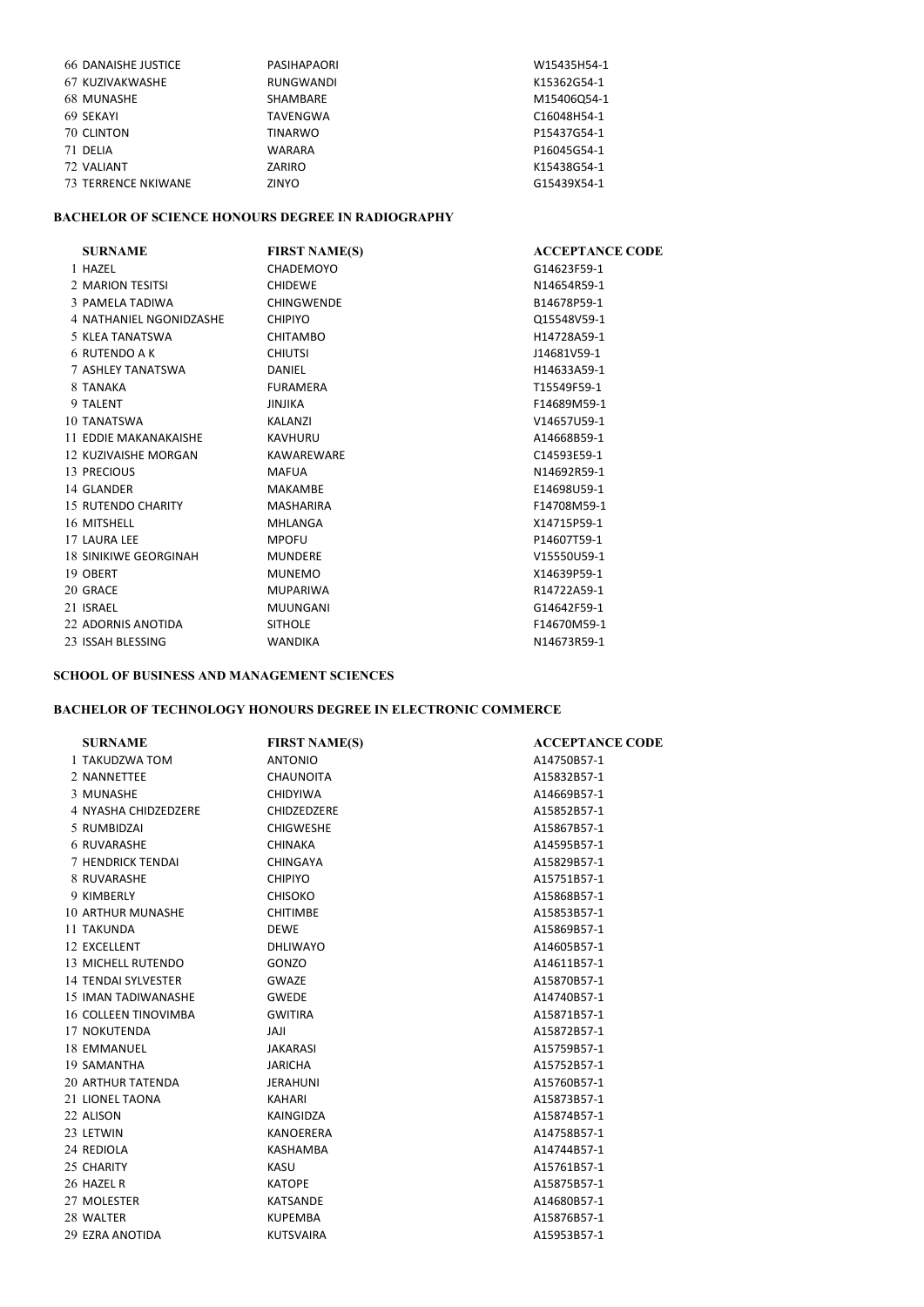| 30 AMANDA                     | MABHEKA            | A15877B57-1 |
|-------------------------------|--------------------|-------------|
| 31 BRIVEN                     | MACHEKANYANGA      | A15950B57-1 |
| <b>32 TONDERAYI</b>           | <b>MACHEMEDZE</b>  | A15854B57-1 |
| 33 ELIZABETH                  | MAGOMBEDZE         | A15878B57-1 |
| 34 TINOTENDA                  | MAGURANYANGA       | A15855B57-1 |
| 35 TANAKA                     | MAGUWU             | A14683B57-1 |
| <b>36 NELLY ELLEN</b>         | <b>MAHLAMVANA</b>  | A15879B57-1 |
| 37 MARK                       | <b>MAKAHAMADZE</b> | A15762B57-1 |
| 38 VICTOR                     | MAKAZHU            | A15856B57-1 |
| 39 RUVARASHE LORRAINE         | <b>MAKONI</b>      | A15857B57-1 |
| 40 BRIGHT                     | <b>MANDINYENYA</b> | A15858B57-1 |
| 41 ASHLEY ANOTIDA             | <b>MARIZE</b>      | A15880B57-1 |
| 42 BLESSING                   | <b>MARUFU</b>      | A15841B57-1 |
| 43 TAPIWA JOEL                | MASANGA            | A15859B57-1 |
| <b>44 REJOICE TINOTENDA</b>   | MASAWI             | A15753B57-1 |
| 45 ZVINASHE AMALIA            | MASEKO             |             |
|                               |                    | A14770B57-1 |
| 46 SELINA                     | <b>MASHAVAVE</b>   | A15763B57-1 |
| 47 MOREBLESSING               | <b>MASIBIYA</b>    | A15881B57-1 |
| 48 TASHINGA                   | <b>MATAMBO</b>     | A15882B57-1 |
| 49 NATALIE NOMATTER           | <b>MATINGO</b>     | A15764B57-1 |
| 50 COMMENCE ROPAFADZO         | <b>MATSVAI</b>     | A15754B57-1 |
| 51 EL-TINOTENDA               | <b>MHAKO</b>       | A15885B57-1 |
| 52 TADIWANASHE                | <b>MHLORO</b>      | A14625B57-1 |
| 53 NOTHANDO AGNES             | <b>MLOTSHWA</b>    | A15765B57-1 |
| 54 MUNYARADZI                 | MOMBE              | A15954B57-1 |
| 55 AARON TINOTENDA            | <b>MUFAKOSE</b>    | A15887B57-1 |
| 56 TANAKA                     | <b>MUNAKA</b>      | A14617B57-1 |
| 57 TAKUDZWA                   | MUNYUKU            | A14774B57-1 |
| 58 GRACE                      | <b>MURUMBI</b>     | A14688B57-1 |
| 59 LYDIA CHARMAI              | <b>MUTANHA</b>     | A15888B57-1 |
| 60 MUNYARADZI                 | <b>MUTSWA</b>      | A15862B57-1 |
| 61 IVY LORRAINE               | <b>MVUMI</b>       | A15756B57-1 |
| 62 KUNDAI                     | <b>MWEDZI</b>      | A14587B57-1 |
| 63 TATENDA                    | <b>NCUBE</b>       | A15750B57-1 |
| 64 VANESSA                    | <b>NKHWAZI</b>     | A14601B57-1 |
| <b>65 THEMBINKOSI ANISHAH</b> | NKOMO              | A15757B57-1 |
| 66 ROPAFADZO                  | <b>NOYO</b>        | A15889B57-1 |
| 67 TAVONGA                    | NYAKANDA           | A15749B57-1 |
| <b>68 TAPIWANASHE</b>         | <b>NYENDA</b>      | A15956B57-1 |
|                               |                    |             |
| 69 IAN                        | <b>PANGETI</b>     | A15890B57-1 |
| 70 BELINDA                    | RUJATO             | A15891B57-1 |
| 71 BLESSING THABANI           | SHUMBA             | A15892B57-1 |
| 72 TAKUDZWA                   | TADERERA           | A14705B57-1 |
| 73 KUNDAYI THEMBINKOSI        | TARUWONA           | A15758B57-1 |
| 74 MELVIN                     | TENDAUPENYU        | A14710B57-1 |
| 75 MITCHELLE                  | <b>TSERIWA</b>     | A15958B57-1 |
| 76 THELMA                     | <b>TSHUMA</b>      | A15865B57-1 |
| 77 KUDZAI TARIRO              | VELLAH             | A15894B57-1 |
| <b>78 GRACIOUS</b>            | <b>VIRIRI</b>      | A14636B57-1 |
| 79 RUTENDO                    | ZARETA             | A15951B57-1 |
| 80 GLEN                       | ZEPHENIA           | A15895B57-1 |
| 81 TADIWANASHE BLESSED        | ZIMOWA             | A14713B57-1 |
| 82 HELLEN RUVARASHE           | ZIVUKU             | A15766B57-1 |
| 83 TAKUDZWA                   | ZVOMUYA            | A15896B57-1 |
| 84 SHUPIKAI                   | ZVOTOWONA          | A15897B57-1 |

## BACHELOR OF TECHNOLOGY HONOURS DEGREE IN FINANCIAL ENGINEERING

| <b>SURNAME</b>       | <b>FIRST NAME(S)</b> | <b>ACCEPTANCE CODE</b> |
|----------------------|----------------------|------------------------|
| 1 TAKUDZWA           | AMIGU                | M14830U56-1            |
| 2 DIANA TANATSWA     | <b>BANDA</b>         | H15232E56-1            |
| 3 JOSEPH             | <b>BETE</b>          | G14834T56-1            |
| 4 WINFRED KUDAKWASHE | CHAMBOKO             | V14823P56-1            |
| 5 NOMORE             | <b>CHIBVONGODZE</b>  | U14824F56-1            |
| 6 MUTSA CHARLENE     | <b>CHIDZAMBWA</b>    | C15502V56-1            |
| 7 ALDRIDGE           | <b>CHIKOWORE</b>     | E14836P56-1            |
| 8 MAI VERN           | <b>CHIRENDA</b>      | C14837V56-1            |
| 9 KELVIN             | <b>CHIRERE</b>       | A15238B56-1            |
| 10 REASON NYASHA     | CHIWANDANDEBVU       | E15786P56-1            |
| 11 TAPIWANASHE       | <b>CHOKUONA</b>      | V15792P56-1            |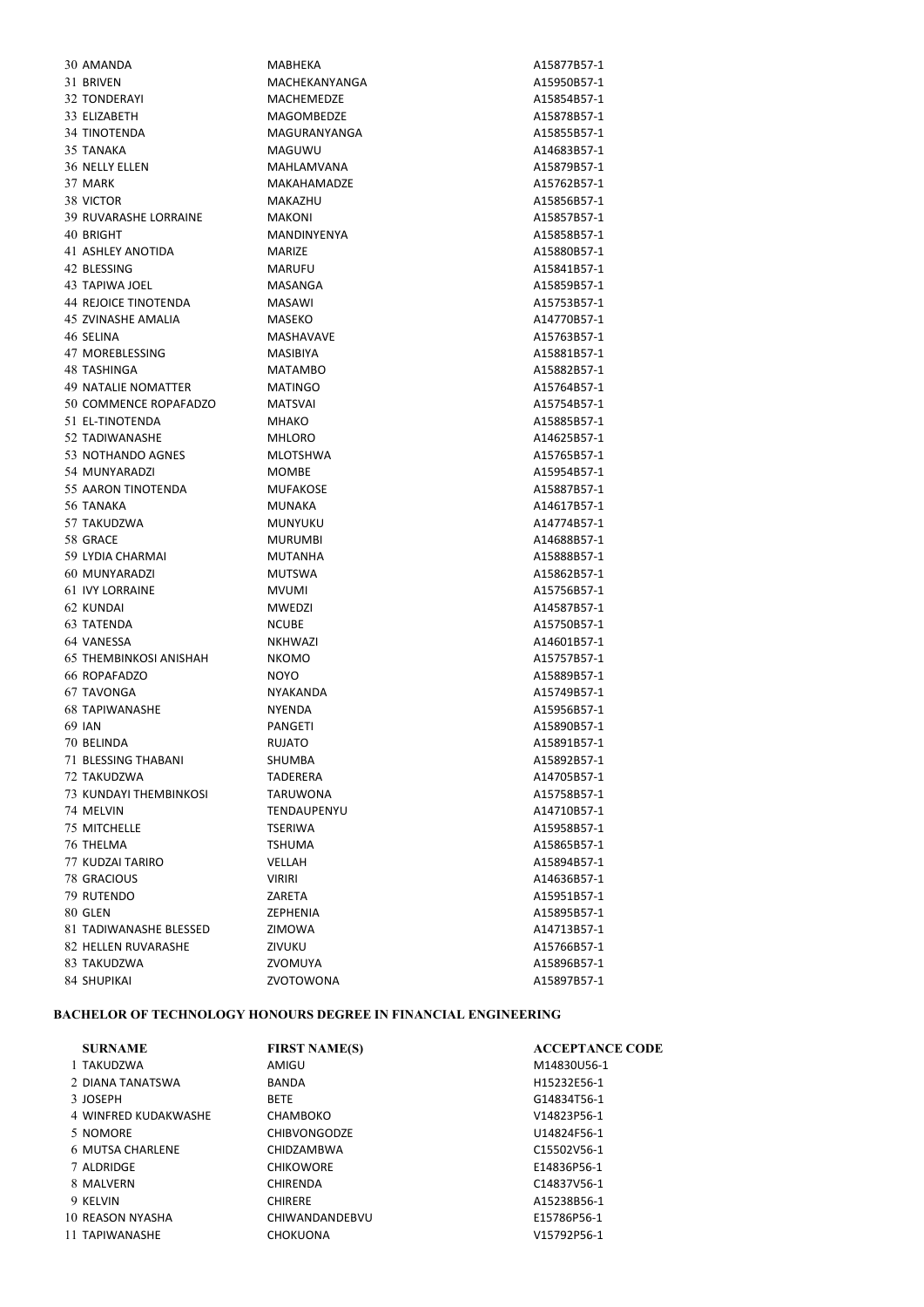CAROL GARA U15793F56-1 MUNYARADZI HWEZVA A15219B56-1 SHAMISO TANAKA JAMERA T15794T56-1 ADVOCATE KAMITO A14839B56-1 SHARLOTE MILCAH KARADZANDIMA Q14865M56-1 NANCY LILYTRISH KARURU C15217V56-1 KERESENCIA CHANTELLE KASEKE K14831R56-1 PANASHE GODKNOWS KATSANDE M14811U56-1 TATENDA KAUYEZA E15349P56-1 KUDAKWASHE KUCHERA C14818V56-1 22 TADIWANAISHE JOSEPH KUWANA R15795E56-1 PANASHE CAROLINE MACHAKA Q15796M56-1 OSMEN MACHINGURA V14842P56-1 PANASHE NICOLE MADZIYA G14815T56-1 SHALLUM TADIWA MAKAMBA W14822V56-1 VICTOR MAKAZHU P15797R56-1 PRINCE NHLANHLA MANDHLA P14866R56-1 NICKSON MANUNURE E15235P56-1 NYASHA MANYARA X15220A56-1 SLY TANAKA MANYENGA W15221V56-1 RUTENDO SHAMILLA MANYUMBO T14825T56-1 MELISA TAFADZWA MAPIYE T14844T56-1 BROOKLYN SIMON MAROMWE R14826E56-1 CHIEDZA MASHONGWA K14869R56-1 VONGAISHE MATHENDE K14812R56-1 FORWARD MATONGO J14870M56-1 38 ZVIKOMBORERO MATSAURE F14816F56-1 39 NOKUTHULA MAINAH MAVENYENGWA NIS798U56-1 VIMBAINASHE MAVHIMA J14832M56-1 ETHATON MAWELA F15785F56-1 BLESSING MAKOMBORERO MAWONE Q14846M56-1 NGONIDZASHE MHANDA M15799U56-1 BLESSMORE MHLANGA Q14827M56-1 GAMUCHIRAI PRECIOUS MREWA U15223F56-1 TAKUNDA MUNASHE MUDAPAKATI P14828R56-1 CHIDO VIOLA MUDHOMBO W15791V56-1 LORRAINE MUJURU K15800R56-1 CHIEDZA MUKOMBAMI G14872T56-1 PANASHE GLORIA MUNEMO E14874P56-1 51 TENDAISHE BELOVED MUNHUHASHATI B14876A56-1 BLESSING MURAPIRO B15218A56-1 TAKUDZWA MUSEKIWA N14848U56-1 KIMBERLY MUFARO MUTASA B15788A56-1 55 BRANDON MUTEWERA A15827B56-1 TAFADZWA SASHA NGEZI A14877B56-1 TATENDA PRINCE NYANHONGO J15801M56-1 TAKUDZWA NYAZVIVANDA R15225E56-1 ZVIKOMBORERO PANGANAI H15802E56-1 CAROLINE PEISA M14849U56-1 VIMBAI PETA K14850R56-1 SHYLET PHIRI J14851M56-1 PRECIOUS PHIRI X14878A56-1 STALIN RINIFATI B14819A56-1 TARIRO RUKATO G15803T56-1 TATENDA SATIYI B15826A56-1 SUIDE DANIEL SATOMBO A15789B56-1 ALEX MUTONGI SIGAUKE N14829U56-1 JEPHTER TAKUDZWA SUNGURO A14820B56-1 BRANDON TADIWANASHE TEKERE B17023A56-1 TINASHE TIDI F15804F56-1 TATENDA DEIDRE USHE G14853T56-1 NOMSA NYASHA VANDIRAYI C15806V56-1 ISAAC PANASHE WATAMBWA F14854F56-1 HAPPINESS ZANA W14879V56-1 RACHEAL LORDERSGRACE ZUZE X14821A56-1

#### BACHELOR OF TECHNOLOGY HONOURS DEGREE IN FORENSIC ACCOUNTING AND AUDITING

NAISON BERNARD C14648X55-1

SURNAME FIRST NAME(S) ACCEPTANCE CODE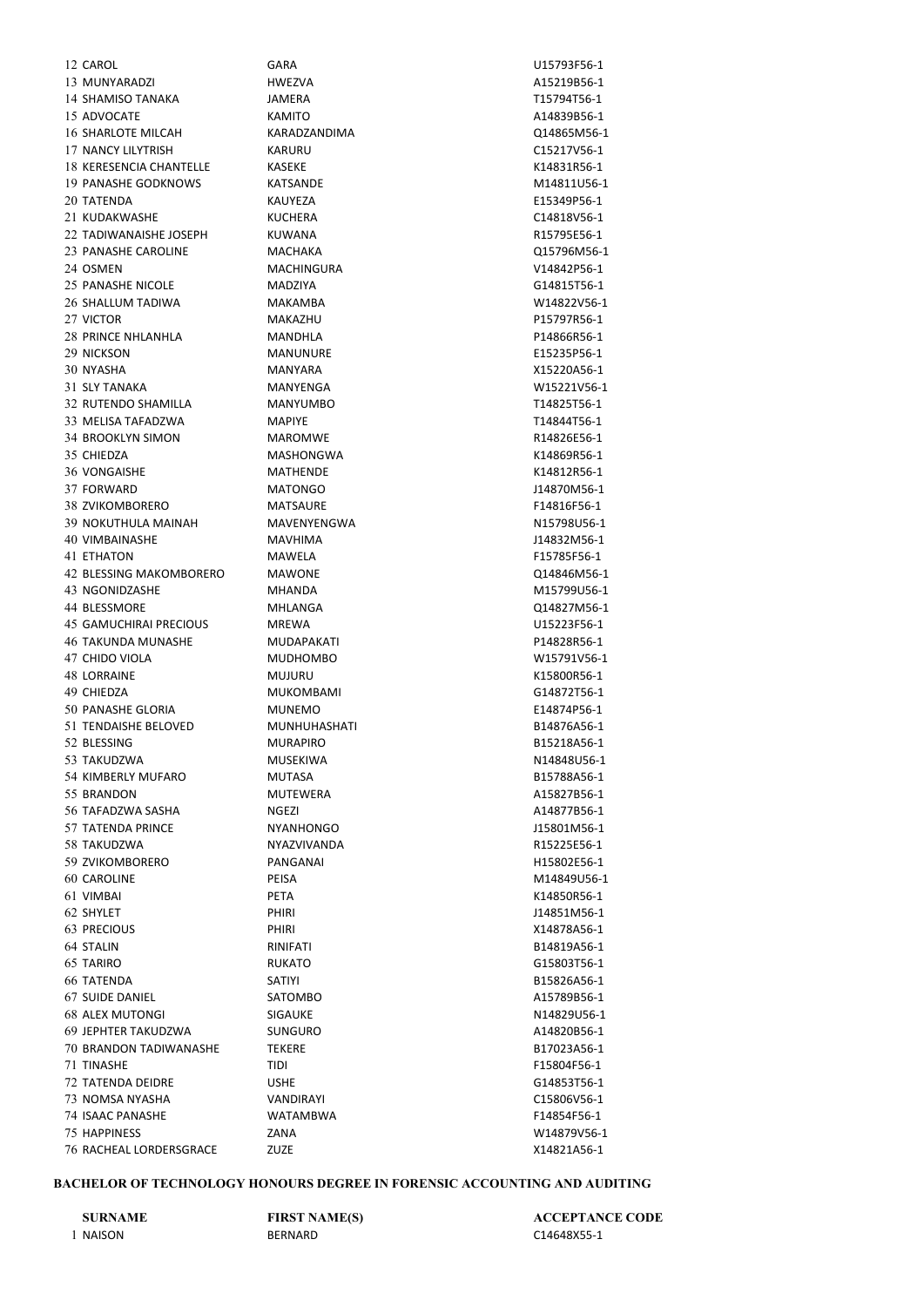LOSTER SITHOLE P15394J55-1

 IRENE TANATSWA CHIBHANANGURE H14532C55-1 ASHLEY MUNASHE CHIJARA X14583N55-1 4 LYNNET CHIKONYORA CHIKONYORA A15371B55-1 AUDREY TAPIWA CHINAKIDZWA T14585W55-1 TINASHE NICOLE CHINAMASA U14556Q55-1 ESINENZI CHIPANGO K14588J55-1 TANAKA CHIRO R14557C55-1 EDELBERT CHIRONGOMA U14518Q55-1 ASHEIN CHISOMA E15379H55-1 KUDZAISHE GERALD CHITEVERE W15372X55-1 SHINGAI ARMSTRONG DEMADEMA B15380N55-1 13 GODFREY DHLAKAMA DHLAKAMA P14520J55-1 ROMEO BRENDON DLAMINI V14546H55-1 CHIEDZA M GOKO W14536X55-1 ASHBEL GOVORE P15812J55-1 BRIDGET TANYARADZWA GWARA B14525N55-1 TINASHE SAYMORE GWENZI X14564N55-1 SHARNA TANAKA JANI C14591X55-1 TADIWANASHE KACHE W14650X55-1 SYTHIA FADZAI KAHARI R14652C55-1 ITAYI DANNIELE KAIGAIRE T15782W55-1 SEAN FEDSON KAMAWO P14596J55-1 MUNASHE VITALIS KASEKE P14539J55-1 CHRISTWISHES RITA LOMBARD J14598G55-1 SERVRIA PANASHE MAGARAMOMBE Q15783G55-1 JULIAN PANASHE MAHINDIDZE G14656W55-1 TINASHE MAHWANDA V15363H55-1 LOVEJOY MAKUNZE B14658N55-1 BRIAN MAKUVISE Q14567G55-1 TAKUDZWA BRANDON MAMVURA V14660H55-1 CHLOE MANDAZA Q14662G55-1 EVAS MANGOMA N14549K55-1 TINOTENDA FREEMAN MANGOTI V14603H55-1 COLLEEN MARASHA T15744W55-1 VANESSA RUDAVIRO MARUMA H15368C55-1 TAFADZWA MAVIS MATAMBANADZO H14570C55-1 PANASHE DYLAN MBURUMA C14667X55-1 RUDLOLF TAZVIGWIRA MPAMBI Q15384G55-1 NKOSINATHI MPOFU C14610X55-1 41 LUNGILE INNOCENT MSWELA MEXIC EXAMPLE A H15387C55-1 TANATSWA MUDZIMIRI U14613Q55-1 REGNALD ORPHAN MUFANDAEDZA P14615J55-1 VALERIE NYARAI MUHLABU C14553X55-1 PANASHE MUKARATI C15370X55-1 PASSION TAKUNDA MUKHOZHO G14618W55-1 RATIDZAI MUKOMBE X15780N55-1 48 RUFARO VILLAIN **MUKOYI** MUKOYI **F15369Q55-1** 49 RUDO YVETTE MUNEMO MUNEMO G14542W55-1 PANASHE OCYLYN MUNENGERWA C15389X55-1 PRINCE MURENDO W14555X55-1 TATENDA MUSA X14621N55-1 53 TADIWANASHE MUSABAIKE MUSABAIKE J14674G55-1 TARIRO MUSHIMBO G14675W55-1 NYASHA OPHILLIA MUSONI U14575Q55-1 KIMBERLY MUTASA Q14624G55-1 57 LYNN GAMUCHIRAI **MUTETE** MUTETE **B14677N55-1**  TALENT MUTSIKA K14626J55-1 FRANCISCA IRENE MUTUMHE C14629X55-1 KELLY TINOTENDA MWANYISA V14679H55-1 DELIGHT MYAMBO A15390B55-1 GABRIEL KUDZAI NDANGA N14530K55-1 TSITSI NHEKAIRO R14576C55-1 RUTENDO NYAFESA M14578K55-1 PRINCE NYAHWEMA W15391X55-1 MUTSAWASHE NYIKA B15779N55-1 SAMUEL VITALIS NYOKA W14631X55-1 BRANDY RUZIWA U15392Q55-1 NOMSA SADA B14544N55-1 CHIDO VIOLA SIBANGANI R15393C55-1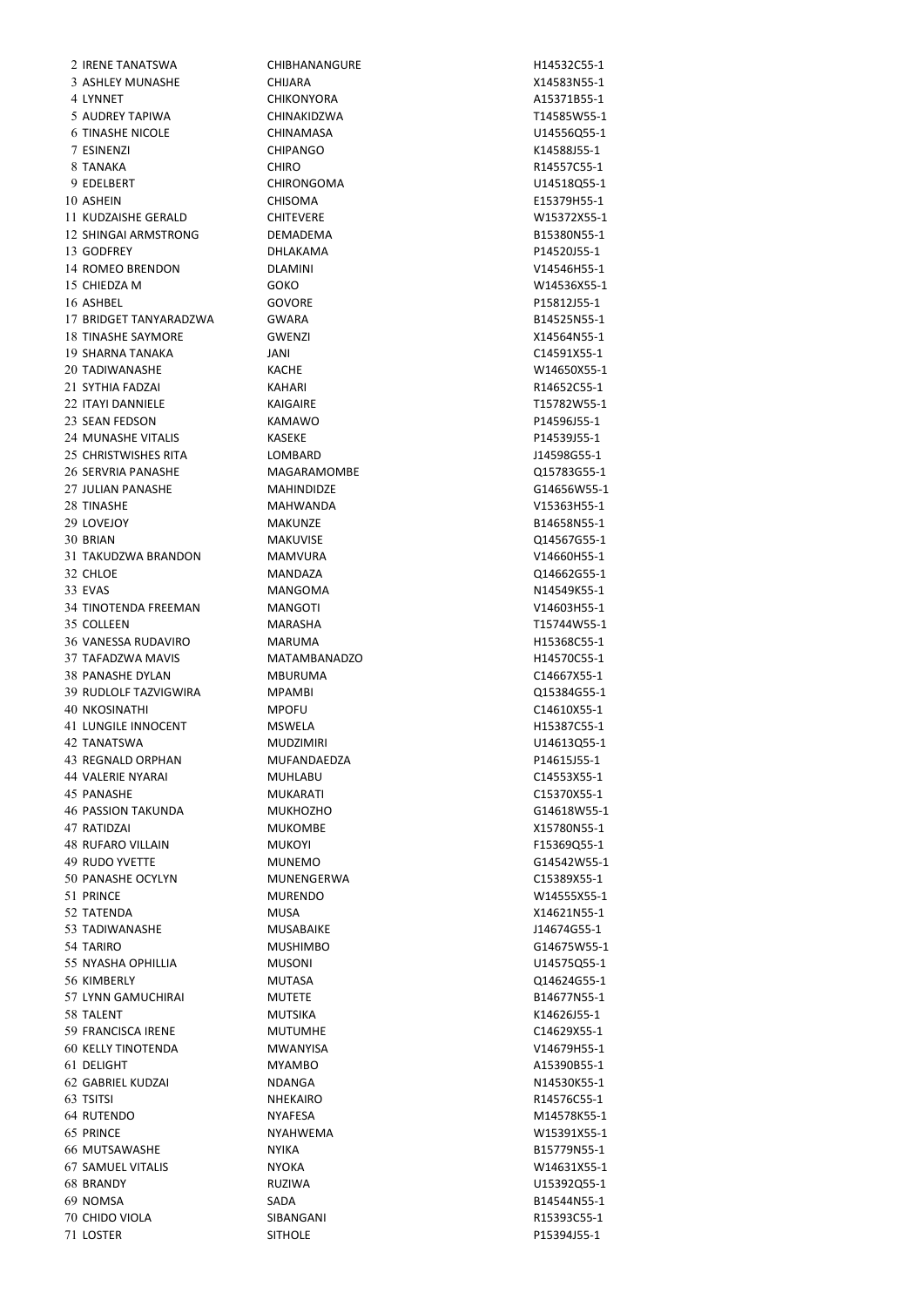| 72 TINOTENDA             | <b>TAPINDWA</b> | U15810Q55-1 |
|--------------------------|-----------------|-------------|
| 73 TAFADZWA              | TARUGARIRA      | J14579G55-1 |
| 74 KUNDAI                | <b>TIMIRE</b>   | E14581H55-1 |
| 75 MAKANAKA              | TIRIVANGANI     | N14644K55-1 |
| <b>76 TINOTENDA</b>      | <b>TOMUKAI</b>  | N15784K55-1 |
| 77 PATIENCE              | <b>USHE</b>     | J15377G55-1 |
| <b>78 CAROLINE DANAI</b> | <b>ZVEUSHE</b>  | V15781H55-1 |

## SCHOOL OF INFORMATION SCIENCE AND TECHNOLOGY

## BACHELOR OF TECHNOLOGY HONOURS DEGREE IN COMPUTER SCIENCE

| <b>SURNAME</b>             | <b>FIRST NAME(S)</b> | <b>ACCEPTANCE CODE</b> |
|----------------------------|----------------------|------------------------|
| 1 RUVARASHE NESTER         | <b>BHEBHE</b>        | C16068K44-1            |
| 2 TANATSIWA                | <b>BHUNU</b>         | V14943Q44-1            |
| 3 JOSHUA                   | <b>BUWERIMWE</b>     | U14965N44-1            |
| 4 REBECCA                  | <b>BVURE</b>         | K15005X44-1            |
| 5 DANIEL ANESU             | CHADAMBUKA           | C14947K44-1            |
| <b>6 PANASHE PRAISE</b>    | <b>CHARAKUPA</b>     | M14983G44-1            |
| 7 EVERNICE PELAGIA         | CHAREWA              | P14977X44-1            |
| 8 ALEC TAFADZWA            | CHAREWA              | B16071W44-1            |
| 9 TREVOR TINASHE           | <b>CHECHE</b>        | C14966K44-1            |
| 10 LEEROY                  | <b>CHIDUKU</b>       | U14984N44-1            |
| 11 TADIWANASHE             | <b>CHIKU</b>         | H15467J44-1            |
| 12 INNOCENT                | <b>CHIKUKWA</b>      | B15672W44-1            |
| 13 TAKUDZWA                | <b>CHIMWE</b>        | W15472K44-1            |
| 14 PROSPER                 | <b>CHINODA</b>       | J16072H44-1            |
| 15 PANASHE ALEXANDER       | <b>CHINYERERE</b>    | K14967X44-1            |
| 16 NATASHA TATENDA         | <b>CHISADA</b>       | F16081N44-1            |
| 17 JUDITH CHIDO            | <b>DAHWA</b>         | T14949C44-1            |
| 18 ROPAFADZO RUTH          | <b>GANYIWA</b>       | Q15012H44-1            |
| 19 PRAISE ALECKS           | GAVI                 | K16069X44-1            |
| 20 MILTON TATENDA          | <b>GAYAHAYA</b>      | A14934B44-1            |
| 21 SIMBISAI                | <b>GONYE</b>         | P16079X44-1            |
| 22 NYASHA                  | <b>GWEKWE</b>        | G16078C44-1            |
| 23 TADIWANASHE             | JABANGWE             | W14978K44-1            |
| 24 TARISAI                 | <b>JONGONI</b>       | T16070C44-1            |
| 25 WALTER .K               | KAMANGA              | Q14936H44-1            |
| 26 TAWANDA                 | KAMHAMBA             | F14979N44-1            |
| 27 TRACE                   | KANYENZE             | C14985K44-1            |
|                            |                      |                        |
| 28 VINCENT                 | KANYUCHI             | K14986X44-1            |
| 29 TADIWANASHE             | MAGARA               | B14988W44-1            |
| 30 TAWANDA                 | MAHACHI              | R14990J44-1            |
| 31 EDWARD                  | MANDISHE             | P14939X44-1            |
| 32 SHEUNOPA SHAUN          | <b>MANGO</b>         | A14991B44-1            |
| 33 DENNIS TINODIWANASHE    | <b>MANOMANO</b>      | B14969W44-1            |
| 34 TRUST                   | <b>MAPAYA</b>        | M16066G44-1            |
| 35 PAUL TAKUNDA            | <b>MARWIZI</b>       | J14970H44-1            |
| 36 MAKANAKA                | <b>MATSIKA</b>       | H14992J44-1            |
| 37 ASHLEY TINODIWANASHE    | <b>MAWOYO</b>        | R14952J44-1            |
| <b>38 BRANDON KUDZWAI</b>  | <b>MHAKO</b>         | X14994W44-1            |
| 39 GASHIRAI ISMAEL         | <b>MLAMBO</b>        | J15673H44-1            |
| 40 VICTOR                  | <b>MOYO</b>          | G14995C44-1            |
| 41 KUNDAI                  | MUDZIMBA             | P17029X44-1            |
| 42 UPENYYU STULI           | MUDZINGWA            | T15025C44-1            |
| 43 PHILLIP                 | MUKARAKATE           | P15471X44-1            |
| <b>44 TIMOTHY TAWANDA</b>  | <b>MUPARURI</b>      | F15473N44-1            |
| <b>45 SOLOMON PANGANAI</b> | <b>MUPONA</b>        | K16772X44-1            |
| 46 CHARLENE                | MUTENANHENE          | R14971J44-1            |
| 47 LAWRENCE ALBERT         | <b>NJOBO</b>         | Q15468H44-1            |
| <b>48 RYAN TADIWANASHE</b> | NYAKUEYEDZWA         | P14996X44-1            |
| 49 TAKUNDA                 | <b>NYANARA</b>       | A14972B44-1            |
| 50 TIRIVASHE DELIGHT       | <b>NYAWIRI</b>       | N15474G44-1            |
| 51 IAN TINOTENDA           | <b>NZOMBE</b>        | F14998N44-1            |
| 52 JOSEPH JOHANNES         | <b>NZVERE</b>        | E14982Q44-1            |
| 53 MATIDA                  | PELEMBA              | H14973J44-1            |
| 54 JUSTICE DAVID           | PSWARAI              | E16065Q44-1            |
| 55 EZEKIEL ISRAEL          | REGO                 | N14999G44-1            |
| 56 TRUST MUNYARADZI        | <b>RUSIKE</b>        | V15000Q44-1            |
| 57 MITSHELL                | <b>RUSIMO</b>        | E15001Q44-1            |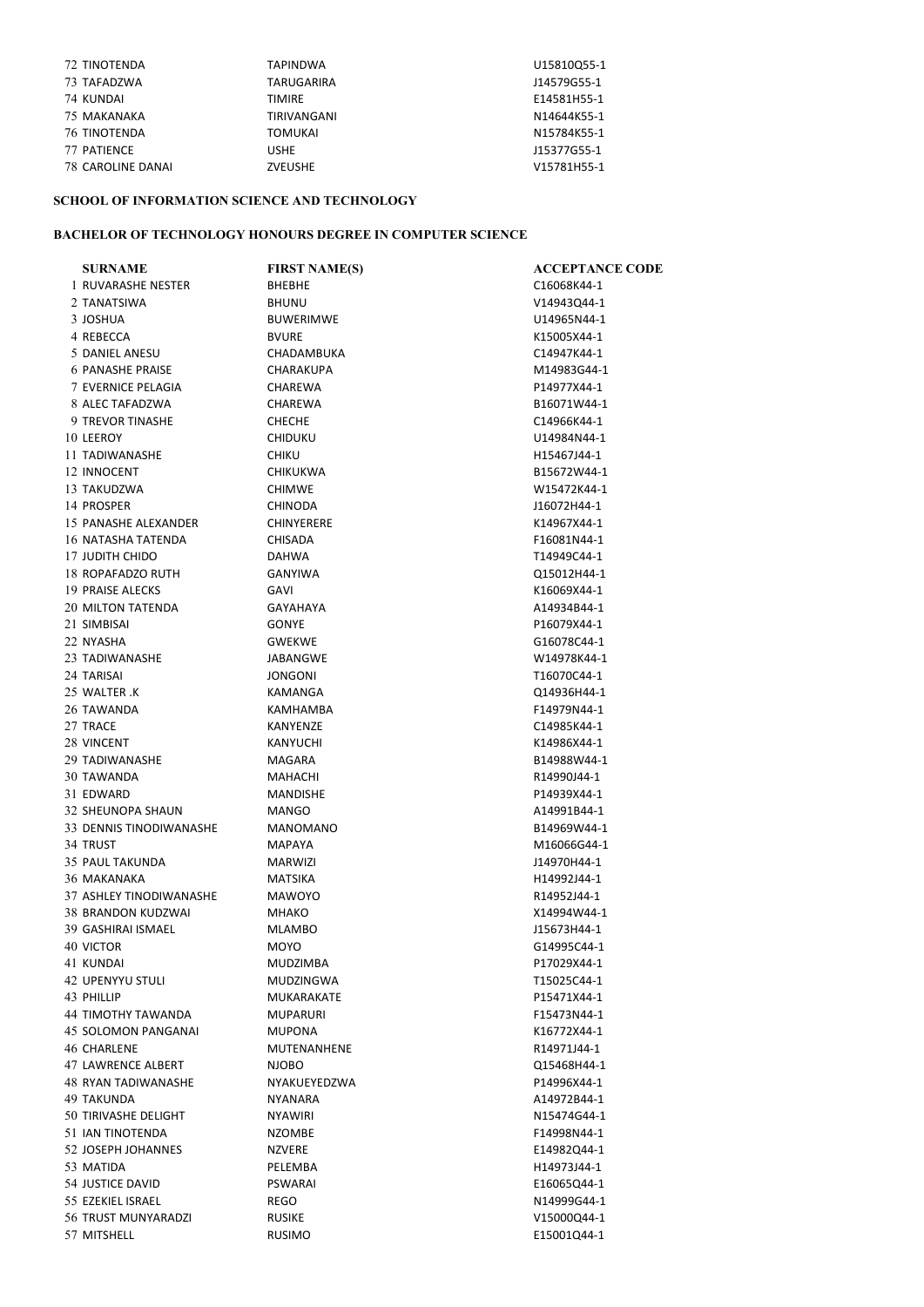| 58 HAZEL TAWANANYASHA       | <b>SIBANDA</b>    | F14941N44-1 |
|-----------------------------|-------------------|-------------|
| 59 THEMBINKOSI TAROPAFADZWA | <b>SIKOSANA</b>   | M15002G44-1 |
| 60 TANAKA                   | <b>SIMBAMBA</b>   | Q14974H44-1 |
| 61 AMANDLA AUBREY           | SIWAWA            | H15030J44-1 |
| <b>62 SHAWN FARIRAYI</b>    | <b>TIMIRE</b>     | U15003N44-1 |
| 63 TANYARADZWA              | <b>TIZORA</b>     | C15004K44-1 |
| 64 ERNEST                   | <b>TSVANGIRAI</b> | X14975W44-1 |
| 65 TAFADZWA                 | ZHOU              | E15476Q44-1 |
| <b>66 ZVIKOMBORERO</b>      | ZVENYIKA          | G14976C44-1 |

# BACHELOR OF TECHNOLOGY HONOURS DEGREE IN INFORMATION TECHNOLOGY

| <b>SURNAME</b>              | <b>FIRST NAME(S)</b>                | <b>ACCEPTANCE CODE</b> |
|-----------------------------|-------------------------------------|------------------------|
| 1 PRIMROSE                  | <b>BATIRAI</b>                      | Q15632W47-1            |
| 2 TAKUDZWA BRENDA           | <b>BERE</b>                         | W14482Q47-1            |
| 3 FARAI                     | <b>BGWIRIRE</b>                     | Q16031W47-1            |
| 4 CAROLINE TANATSWANASHE    | <b>BINGURA</b>                      | G16026K47-1            |
| 5 ERESADIA                  | <b>CHADEMUVIRI</b>                  | T16027K47-1            |
| <b>6 KAREN JOYCE</b>        | <b>CHADZINGA</b>                    | T15590K47-1            |
| 7 CHAMISA                   | <b>CHATIRA</b>                      | E15992C47-1            |
| 8 RUVIMBO HANNAH            | <b>CHENGETA</b>                     | B16243X47-1            |
| 9 PRINCESS RUVARASHE        | CHIBAMU                             | F15610J47-1            |
| 10 NYASHA LYDIA CHIBWE      | <b>CHIBWE</b>                       | R15611G47-1            |
| 11 TANAKA VANESSA           | <b>CHIKONDO</b>                     | P16033H47-1            |
| 12 SHANTEL                  | <b>CHIKOWORE</b>                    | U16006J47-1            |
| 13 PETER                    | <b>CHIKWANDA</b>                    | N14914N47-1            |
| 14 GAILY NYASHA             | CHIKWAVAVA                          | G16007K47-1            |
| 15 NYASHADZAISHE            | <b>CHIPARE</b>                      | K16229H47-1            |
| 16 PRECIOUS TAKOSHESA       | CHIVARAIDZE                         | J15585W47-1            |
| 17 CHARITY CHIEDZA          | <b>DZOTSO</b>                       | Q16088W47-1            |
| 18 DAVID KUNDAI             | <b>FINIAS</b>                       | A16093B47-1            |
| 19 TALENT ALECK             | <b>GAVIRO</b>                       | C15994Q47-1            |
| 20 OBRIGHT                  | <b>GWAZE</b>                        | U15588J47-1            |
| 21 DYLAN TAWANA             | KAMUNDIYA                           | A16131B47-1            |
| 22 NICOLE                   | KANGARADE                           | K14462H47-1            |
| 23 PAWASHE                  | KAPUNGU                             | C16241Q47-1            |
| 24 TINOTENDA ANGELINE       | KAREDZERA                           | M14916N47-1            |
| 25 BRENDON                  | <b>KARURU</b>                       | M16132N47-1            |
| 26 CURTIS LESLEY YEUKAI     | KASUKUSA                            | M16094N47-1            |
| 27 NATHAN                   | <b>KAUNYE</b>                       |                        |
| 28 SEAN                     | <b>KUYERI</b>                       | W15755Q47-1            |
| 29 ASHER TAFADZWA           | <b>LIVHA</b>                        | M16189N47-1            |
| 30 ANOTIDA                  |                                     | W14444Q47-1            |
| 31 LEOPOLAND                | <b>MABHODHO</b><br><b>MACHIPISA</b> | N16187N47-1            |
|                             |                                     | B16034X47-1            |
| 32 RUVARASHE                | <b>MACHONA</b>                      | F14451J47-1            |
| 33 TAKURA                   | <b>MADHINA</b>                      | X16133X47-1            |
| 34 TAKUDZWA ROBSON          | MADZIVA                             | W14425Q47-1            |
| 35 BRENDON                  | MAGARA                              | A14440B47-1            |
| 36 MICHAEL ISHEATIDA        | <b>MAGWATI</b>                      | F16028J47-1            |
| 37 DIKE                     | <b>MAHOKO</b>                       | K16134H47-1            |
| 38 WESLEY                   | <b>MAKOVA</b>                       | B16129X47-1            |
| 39 MOSES TATENDA            | <b>MANDIRUMA</b>                    | W16135Q47-1            |
| 40 MUKUDZEI TIMOTHY         | <b>MAQUEE</b>                       | N16130N47-1            |
| 41 RALPH TAWONGA            | MAROWA                              | A16188B47-1            |
| 42 TANAKA                   | MASHOKO                             | J16136W47-1            |
| 43 CONFIDENCE               | MATAKA                              | C15633Q47-1            |
| 44 TENDAI                   | MATSENHURA                          | K15982H47-1            |
| <b>45 PRINCESS MUTEMERI</b> | <b>MATUNYA</b>                      | J16022W47-1            |
| 46 NIGEL FORTUNE            | MBUDAYA                             | P16242H47-1            |
| 47 TANATSWA GIVEMORE        | <b>MUBVURINGI</b>                   | Q14454W47-1            |
| 48 PRIVILEGE                | <b>MUCHENI</b>                      | H16100G47-1            |
| 49 MUNASHE                  | MUCHINAKO                           | V15586C47-1            |
| 50 MITCHELLE                | <b>MUDARIKWA</b>                    | A15637B47-1            |
| 51 TONDERAI                 | <b>MUJAKU</b>                       | W16002Q47-1            |
| 52 MATIDAISHE MAKANAKA      | <b>MUPFUMI</b>                      | T16179K47-1            |
| 53 HAZEL                    | MUROMBEDZI                          | F15591J47-1            |
| 54 TIFFANY                  | <b>MUSAMIRA</b>                     | P14475H47-1            |
| 55 CLEMENCE                 | MUSHAYAVANU                         | B16091X47-1            |
| 56 OLLIYANDER               | <b>MUSINDO</b>                      | B15350X47-1            |
| 57 TENIC TAKUDZWA           | MUTENGWA                            | R16029G47-1            |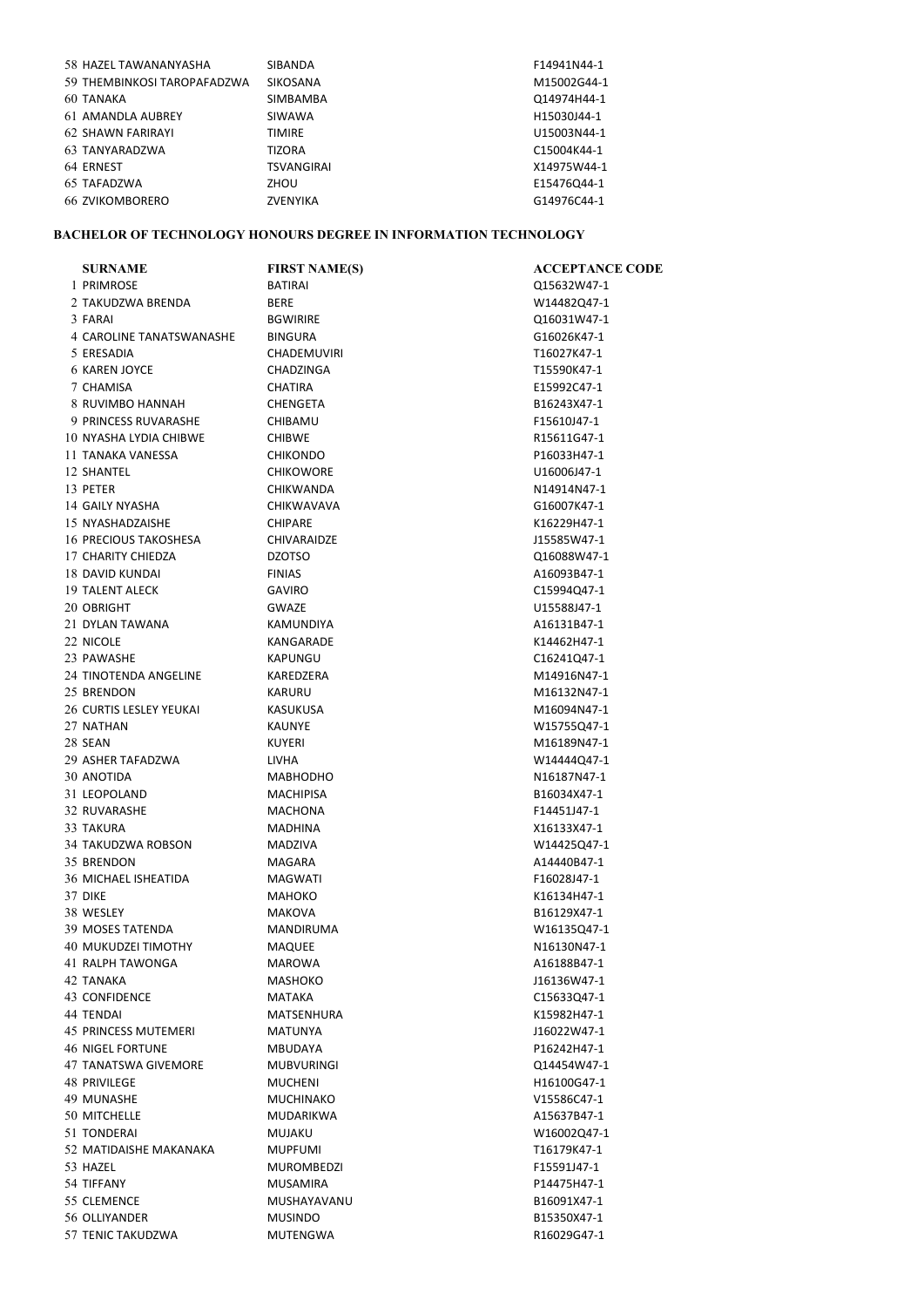| 58 SIMON                   | <b>MUTSIWA</b>    | J16003W47-1 |
|----------------------------|-------------------|-------------|
| 59 NYASHADZASHE            | <b>MUZHINJI</b>   | B14476X47-1 |
| <b>60 INGRID BRIDGET</b>   | <b>NDLOVU</b>     | N16035N47-1 |
| 61 TATENDA                 | <b>NDORO</b>      | M16227N47-1 |
| 62 FADZAI ROSELN NOKUTHULA | <b>NYAMABANDE</b> | R15060G47-1 |
| 63 BEKITHEMBA              | <b>NYATHI</b>     | R16124G47-1 |
| <b>64 VIMBAI PATIENCE</b>  | RUNGANGA          | C16146Q47-1 |
| 65 MARVELOUS NYASHA        | SADOMBA           | G16102K47-1 |
| <b>66 RUFARO DON</b>       | <b>SITOTOMBE</b>  | V16137C47-1 |
| 67 RUVIMBO PATRICIA        | TAGARA            | F15629J47-1 |
| 68 ABISHAH                 | TAMVOSHA          | K16191H47-1 |
| 69 TAFADZWA                | <b>TANYANYIWA</b> | H16138G47-1 |
| 70 GEISHLA                 | TARUVINGA         | U16139J47-1 |
| <b>71 LEROY TANAKA</b>     | ZACHARIA          | X16228X47-1 |
| 72 BERNICE                 | ZIMIDZI           | G15608K47-1 |
| 73 MAZVITA                 | <b>ZIWIRA</b>     | U16025J47-1 |
| 74 TADIWANASHE NATHALENE   | ZUZE              | E15593C47-1 |
|                            |                   |             |

## BACHELOR OF TECHNOLOGY HONOURS DEGREE IN INFORMATION SECURITY AND ASSURANCE

| <b>SURNAME</b>                     | <b>FIRST NAME(S)</b> | <b>ACCEPTANCE CODE</b> |
|------------------------------------|----------------------|------------------------|
| 1 KUZIVAKWASHE JOSHUA              | CHAWATAMA            | U15929P51-1            |
| 2 RALDO GERALD                     | <b>CHIMWENDO</b>     | B14880F51-1            |
| 3 BRIAN                            | <b>CHIRIMA</b>       | N15933V51-1            |
| 4 KUNDAI                           | <b>CHIRONGA</b>      | G14911A51-1            |
| 5 TAWANDA                          | DANDAHWA             | B16248F51-1            |
| 6 MUKUDZEISHE                      | <b>DHIHWA</b>        | M14923V51-1            |
| 7 BIANCA NOTHANDO JUNIOR EMMI DUBE |                      | X15653F51-1            |
| 8 SHARON NICOLE                    | <b>DUBE</b>          | A15903B51-1            |
| 9 PRESLEY                          | <b>DZIRO</b>         | T16249A51-1            |
| 10 DARREL TADIWA                   | GOBA                 | C16251R51-1            |
| 11 ROPAFADZO KIMBERLY              | <b>GOBVU</b>         | H16244T51-1            |
| 12 BLESSED MUNASHE                 | <b>GOMBAKOMBA</b>    | G14892A51-1            |
| 13 VARLERY                         | <b>GONAMOMBE</b>     | U15910P51-1            |
| 14 CHARLES TAPIWA                  | <b>GWENERO</b>       | G15899A51-1            |
| 15 NYASHA                          | <b>GWETE</b>         | Q15787U51-1            |
| 16 TAFADZWA JOHN                   | HODZI                | C14883R51-1            |
| 17 TINOTENDA                       | JAMES                | A14915B51-1            |
| 18 MUFARO TANYARADZWA              | JANUARY              | M14904V51-1            |
| 19 THELMA CHRISTINA                | KANYEMBA             | J15905U51-1            |
| 20 NGONIDZASHE PROSPER             | KAREDZE              | U16252P51-1            |
| 21 BLESSING M                      | KASIMA               | Q15654U51-1            |
| 22 SEAN TAVONGA                    | <b>KAZINGIZI</b>     | P15898E51-1            |
| 23 TARIRO                          | KAZINGIZI            | N15952V51-1            |
| 24 IDEAL RUVARASHE                 | <b>KONDO</b>         | B15659F51-1            |
| 25 LESLIE                          | KUDAI                | E15931M51-1            |
| 26 CHANTELLE                       | KWENDA               | X15900F51-1            |
| 27 GAMUCHIRAI CHARLES              | <b>MADZIWA</b>       | M15930V51-1            |
| 28 KUDA ALBERT                     | <b>MADZORE</b>       | V14887M51-1            |
| 29 TADIWANASHE                     | MAGOSI               | V14906M51-1            |
| 30 KUFARA                          | MAIDZA               | Q15901U51-1            |
| 31 GODFREY TINOTENDA               | <b>MAJOR</b>         | J14917U51-1            |
| 32 SHAYNE                          | <b>MASHIRI</b>       | B14918F51-1            |
| 33 BEULLAH                         | MATANGA              | T14919A51-1            |
| 34 TRACEY TADIWA                   | <b>MATSAIRA</b>      | E15893M51-1            |
| 35 KIMBERLEY                       | MHARAKURWA           | E15304M51-1            |
| 36 PRIMROSE                        | <b>MHIKE</b>         | M14942V51-1            |
| 37 LORRAINE                        | <b>MUDUWA</b>        | X15957F51-1            |
| 38 ZVIKOMBORERO VAKAI              | MUDZAMBA             | B15906F51-1            |
| <b>39 SHEUNESU TIMOTHY</b>         | <b>MUDZORI</b>       | W14909R51-1            |
| 40 KUMBIRAI HANDSON                | <b>MUKOYI</b>        | M16120V51-1            |
| 41 ASHLEIGH M                      | <b>MUKUNI</b>        | H14895T51-1            |
| 42 PRIDE                           | <b>MUNETSI</b>       | K14920E51-1            |
| 43 TIFFANY                         | MUSAMIRA             | T15907A51-1            |
| 44 EMMANUEL                        | MUSARURWA            | P15651E51-1            |
| 45 TAONASHE                        | MUSHAYAPOKUVAKA      | C14921R51-1            |
| <b>46 TADIWANASHE</b>              | MUTEERA              | J16114U51-1            |
| 47 DAVID                           | <b>MUTORI</b>        | C15909R51-1            |
| 48 VONGAISHE PRAISE                | <b>MUTSAMBIWA</b>    | A15960B51-1            |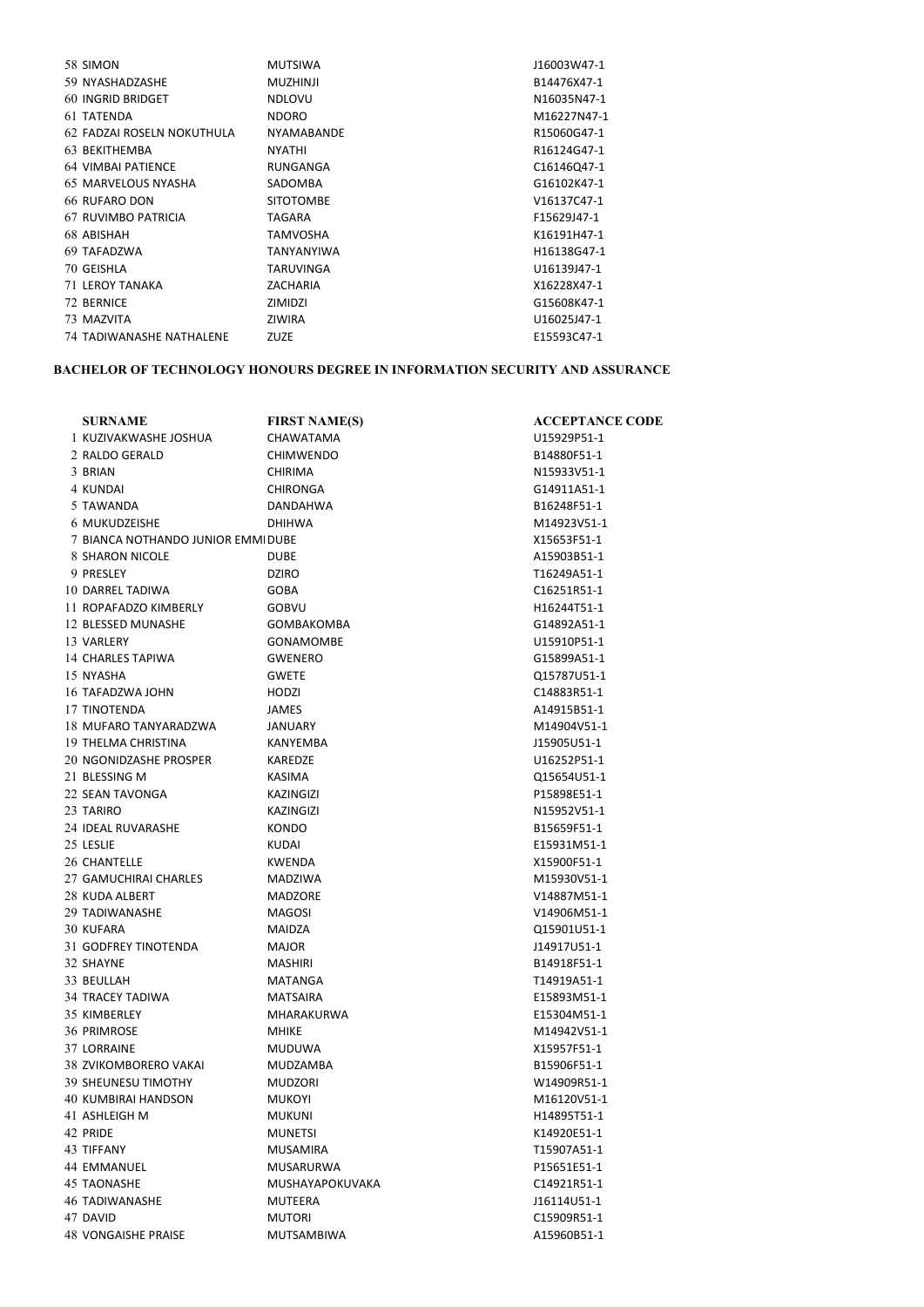| <b>49 CHARLOTTE</b>        | <b>MUZITE</b>   | H15655T51-1 |
|----------------------------|-----------------|-------------|
| 50 EBSON TAKUDZWA          | <b>MWARUMBA</b> | J15658U51-1 |
| 51 MILES TAPUWANASHE DARYL | <b>NDORO</b>    | C14902R51-1 |
| 52 JULIET                  | <b>NHIDZA</b>   | R15961T51-1 |
| 53 KUDAKWASHE KUMBIRAI     | PARADZAI        | E16254M51-1 |
| 54 LAURETTE HESTER         | <b>PASWERA</b>  | Q15464U51-1 |
| 55 CLARIS                  | <b>PHIRI</b>    | W15916R51-1 |
| 56 CHIEDZA BATSIRAI        | RAFOMOYO        | T15660A51-1 |
| 57 SHEILA RUDO             | VARAIGWAI       | R16246T51-1 |
| <b>58 GIFT</b>             | ZHUWAU          | T16116A51-1 |
| 59 TADIWANASHE             | ZIKALI          | K16117E51-1 |
| 60 MATILDA YEMURAI         | <b>ZINYEMBE</b> | W14890R51-1 |
| 61 MAZVITA                 | <b>ZIWIRA</b>   | M15949V51-1 |
| 62 LESLEY                  | <b>ZVOUSHE</b>  | F16105P51-1 |

## BACHELOR OF TECHNOLOGY HONOURS DEGREE IN SOFTWARE ENGINEERING

| <b>SURNAME</b>              | <b>FIRST NAME(S)</b> | <b>ACCEPTANCE CODE</b> |
|-----------------------------|----------------------|------------------------|
| 1 MAKANAKAISHE SHAMMAH      | <b>CHAKWIZIRA</b>    | A14535B52-1            |
| 2 MANASSEH TAKUDZWANASHE    | CHANGACHIRERE        | B15177V52-1            |
| 3 BRUCE ISHEMANATSA         | <b>CHIGWA</b>        | G16092U52-1            |
| 4 TADIWANASHE COURAGE       | <b>CHIKUKWA</b>      | C14584F52-1            |
| 5 ADLEEN                    | <b>CHIKUKWA</b>      | J15210T52-1            |
| 6 HILLARY KUDAKWASHE        | <b>CHIMONYO</b>      | Q16121T52-1            |
| 7 KUNDAI                    | <b>CHINYAKATA</b>    | M14537A52-1            |
| 8 ASHELY                    | <b>CHINYAMAKOBVU</b> | V14471E52-1            |
| 9 NATASHA                   | <b>CHISADA</b>       | F14538R52-1            |
| 10 MAXWELL                  | <b>CHITUKU</b>       | Q15190T52-1            |
| 11 TAFADZWA FRADRECK        | <b>CHIWESHE</b>      | M16095A52-1            |
| <b>12 HUMBERT KEABETSOE</b> | <b>CHOENI</b>        | W15189F52-1            |
| 13 LAINO TSUNGAI            | <b>DAHWA</b>         | F16096R52-1            |
| 14 TINAYE                   | <b>DEBWE</b>         | R14540M52-1            |
| 15 JETHRO                   | <b>DHLAKAMA</b>      | A15409B52-1            |
| 16 DILANE TAFADZWA          | <b>DUMBA</b>         | V14528E52-1            |
| 17 ALISHA ROPAFADZO         | <b>DZIRUTSA</b>      | K14541P52-1            |
| 18 VAN-D                    | <b>DZOBO</b>         | E15188E52-1            |
| 19 DECENT                   | <b>FEMAYI</b>        | W14486F52-1            |
|                             | <b>GANDI</b>         | X14463V52-1            |
| 20 SIMBARASHE               |                      |                        |
| 21 TAWANDA                  | <b>GEMU</b>          | E14466E52-1            |
| 22 WAYNE                    | <b>JIM</b>           | X16097V52-1            |
| 23 TANAKA BRIGHT            | <b>JONGWEDZVUKU</b>  | R16098M52-1            |
| <b>24 RUTENDO PRECIOUS</b>  | KAHARI               | U15197R52-1            |
| 25 TAFADZWA CRAIG           | <b>KATIVU</b>        | J16122T52-1            |
| 26 RUSSEL DANIEL            | <b>KAVAMBE</b>       | W14543F52-1            |
| 27 CONVINCE                 | <b>KUBIKU</b>        | K16099P52-1            |
| 28 NIGEL                    | <b>MADANIRE</b>      | B16089V52-1            |
| 29 MACMILLEN                | MADHUMIRA            | W16101F52-1            |
| 30 TASHINGA                 | <b>MADZIVA</b>       | G14515U52-1            |
| 31 TANAKA                   | <b>MADZIYIRE</b>     | F14481R52-1            |
| 32 JACOB NIXON              | <b>MAJURIRA</b>      | X14501V52-1            |
| 33 CLEOPATRA RUDO           | <b>MAKUDO</b>        | C16123F52-1            |
| 34 SHAMISO PRUDENCE         | MANDISODZA           | A14516B52-1            |
| 35 BLESSED                  | MANENJI              | M14461A52-1            |
| 36 LEROY NYASHA             | MANGWARARA           | Q14468T52-1            |
| 37 BATSIRAI BLESSING        | MANYENGURA           | J14545T52-1            |
| 38 WESLEY                   | <b>MAPFUMO</b>       | V14547E52-1            |
| 39 VICTOR                   | <b>MAPINDANI</b>     | P15175P52-1            |
| 40 TONY                     | MARUWA               | Q14487T52-1            |
| 41 KEITH TINOTENDA          | <b>MATEWA</b>        | T15182U52-1            |
| 42 PANASHE                  | <b>MATONGO</b>       | P14529P52-1            |
| 43 CHAMUNORWA               | MATSANAMURE          | P14548P52-1            |
| 44 CAMARADERIE              | MAVENGA              | U16090R52-1            |
| 45 TAKUDZWA JOSIAH          | <b>MOMBE</b>         | G15180U52-1            |
| 46 TAFADZWA                 | MUDHUVIWA            | J16103T52-1            |
| 47 TANATSWA SALVATORE       | <b>MUGABE</b>        | T14517U52-1            |
| 48 NOURISHER JEFTER         | MUGERO               | B14531V52-1            |
| 49 ABEL PANASHE             | MUKAKA               | B14550V52-1            |
| 50 BRADLEY TAKUNDA          | MUKWEWA              | B15196V52-1            |
| 51 TADIWANASHE              | <b>MUPASIRI</b>      | T15201U52-1            |
| 52 TINOTENDA                | MUPEZENI             | N15179A52-1            |